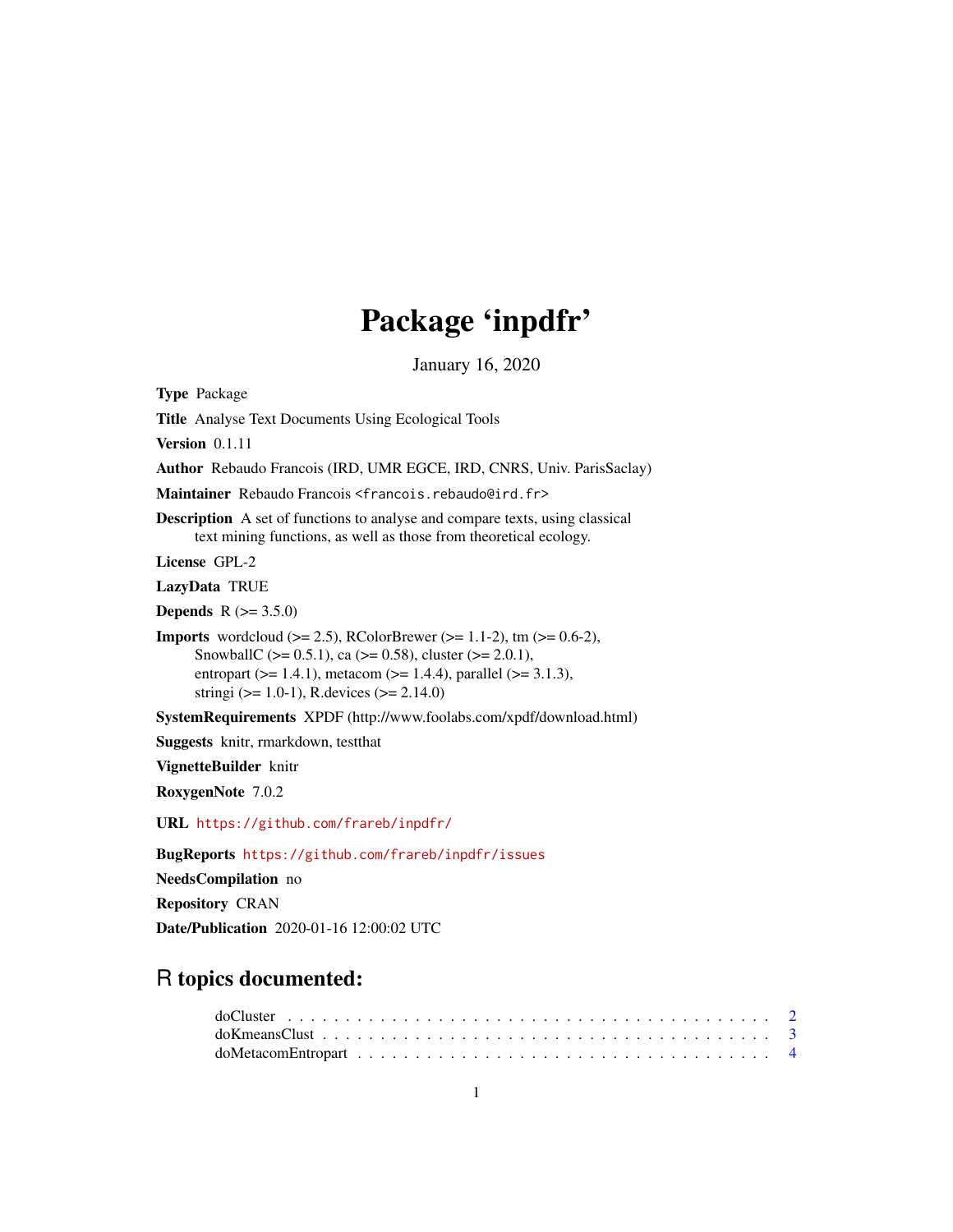<span id="page-1-0"></span>

|       |                                                                                                               | -6             |
|-------|---------------------------------------------------------------------------------------------------------------|----------------|
|       |                                                                                                               | $\overline{7}$ |
|       | exclusionList SP $\ldots \ldots \ldots \ldots \ldots \ldots \ldots \ldots \ldots \ldots \ldots \ldots \ldots$ | $\overline{7}$ |
|       |                                                                                                               | 8              |
|       |                                                                                                               | 8              |
|       |                                                                                                               | 9              |
|       |                                                                                                               |                |
|       |                                                                                                               | -11            |
|       |                                                                                                               |                |
|       |                                                                                                               |                |
|       |                                                                                                               |                |
|       |                                                                                                               |                |
|       |                                                                                                               |                |
|       |                                                                                                               |                |
|       |                                                                                                               |                |
|       |                                                                                                               |                |
|       |                                                                                                               |                |
|       |                                                                                                               |                |
|       |                                                                                                               |                |
|       |                                                                                                               |                |
|       |                                                                                                               |                |
|       |                                                                                                               |                |
|       |                                                                                                               |                |
|       |                                                                                                               |                |
|       |                                                                                                               |                |
|       |                                                                                                               |                |
| Index |                                                                                                               | 25             |

doCluster *Performs a cluster analysis on the basis of the word-occurrence data.frame.*

# Description

Performs a cluster analysis on the basis of the word-occurrence data.frame using [hclust](#page-0-0) function.

```
doCluster(
 wordF,
 myMethod = "ward.D2",
 gp = FALSE,nbGp = 5,
 getPlot = TRUE,
 mwidth = 800,
 mheight = 800,
```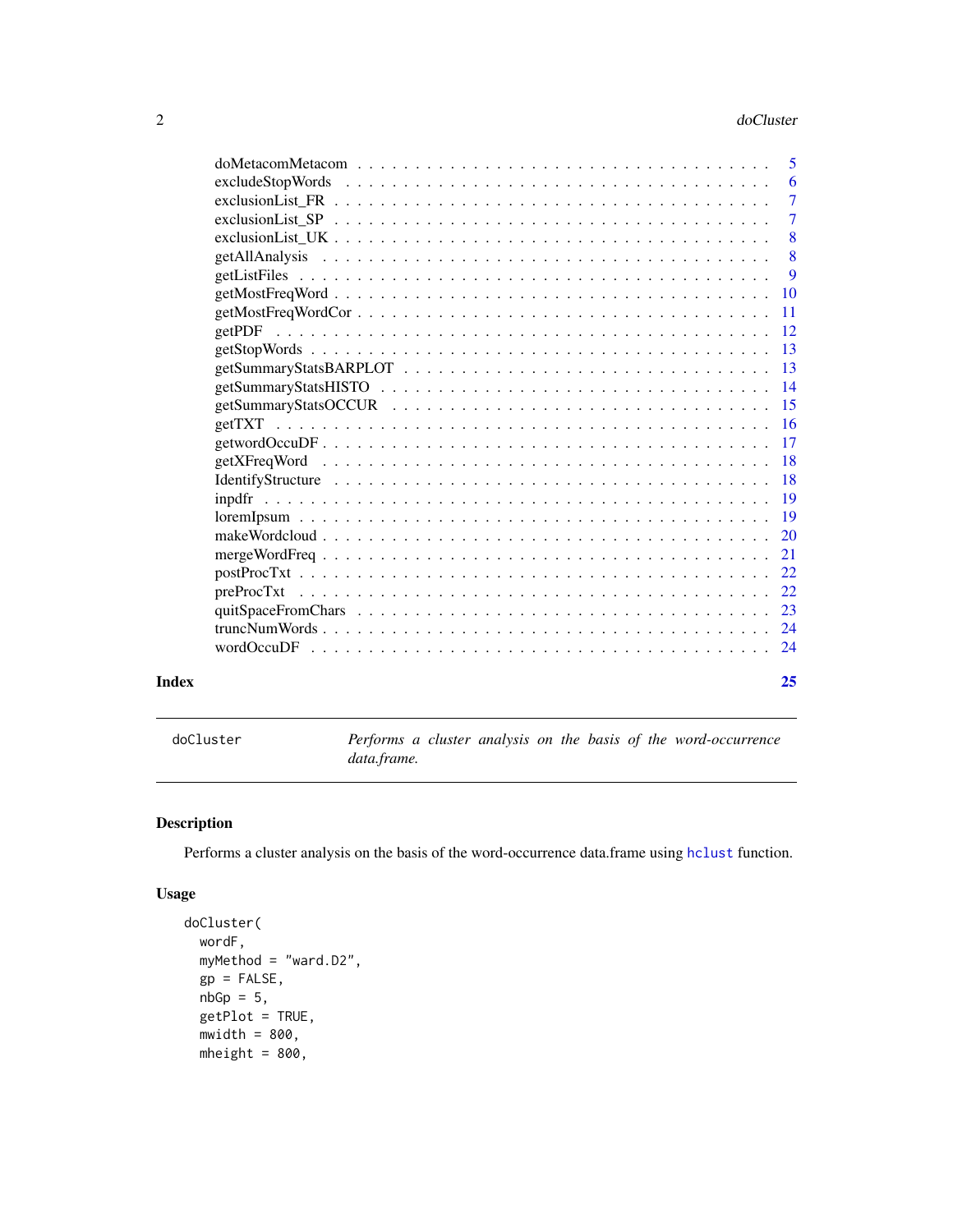```
formatType = "png",
...
```
 $\mathcal{L}$ 

| wordF      | The data.frame containing word occurrences.                                         |
|------------|-------------------------------------------------------------------------------------|
| myMethod   | The method to compute distances, see dist function.                                 |
| gp         | A logical to specify if groups should be made.                                      |
| nbGp       | An intger to specify the number of groups. Ignored if gp=FALSE.                     |
| getPlot    | If TRUE, save the cluster plot in the RESULTS directory.                            |
| mwidth     | The width of the plot in pixels.                                                    |
| mheight    | The height of the plot in pixels.                                                   |
| formatType | The format for the output file ("eps", "pdf", "png", "svg", "tiff", "jpeg", "bmp"). |
| .          | Additional arguments from the holust function.                                      |

# Value

An object of class [hclust](#page-0-0).

# Examples

```
data("wordOccuDF")
doCluster(wordF = wordOccuDF, myMethod = "ward.D2", getPlot = FALSE)
```

| doKmeansClust | Performs a k-means cluster analysis on the basis of the word- |  |  |  |  |  |
|---------------|---------------------------------------------------------------|--|--|--|--|--|
|               | occurrence data.frame.                                        |  |  |  |  |  |

# Description

Performs a k-means cluster analysis on the basis of the word-occurrence data.frame using [kmeans](#page-0-0) function.

```
doKmeansClust(
 wordF,
 nbClust = 4,
 nbIter = 10,algo = "Hartigan-Wong",
  getPlot = TRUE,
 mwidth = 800,mheight = 800,
 formatType = "png",
  ...
\mathcal{L}
```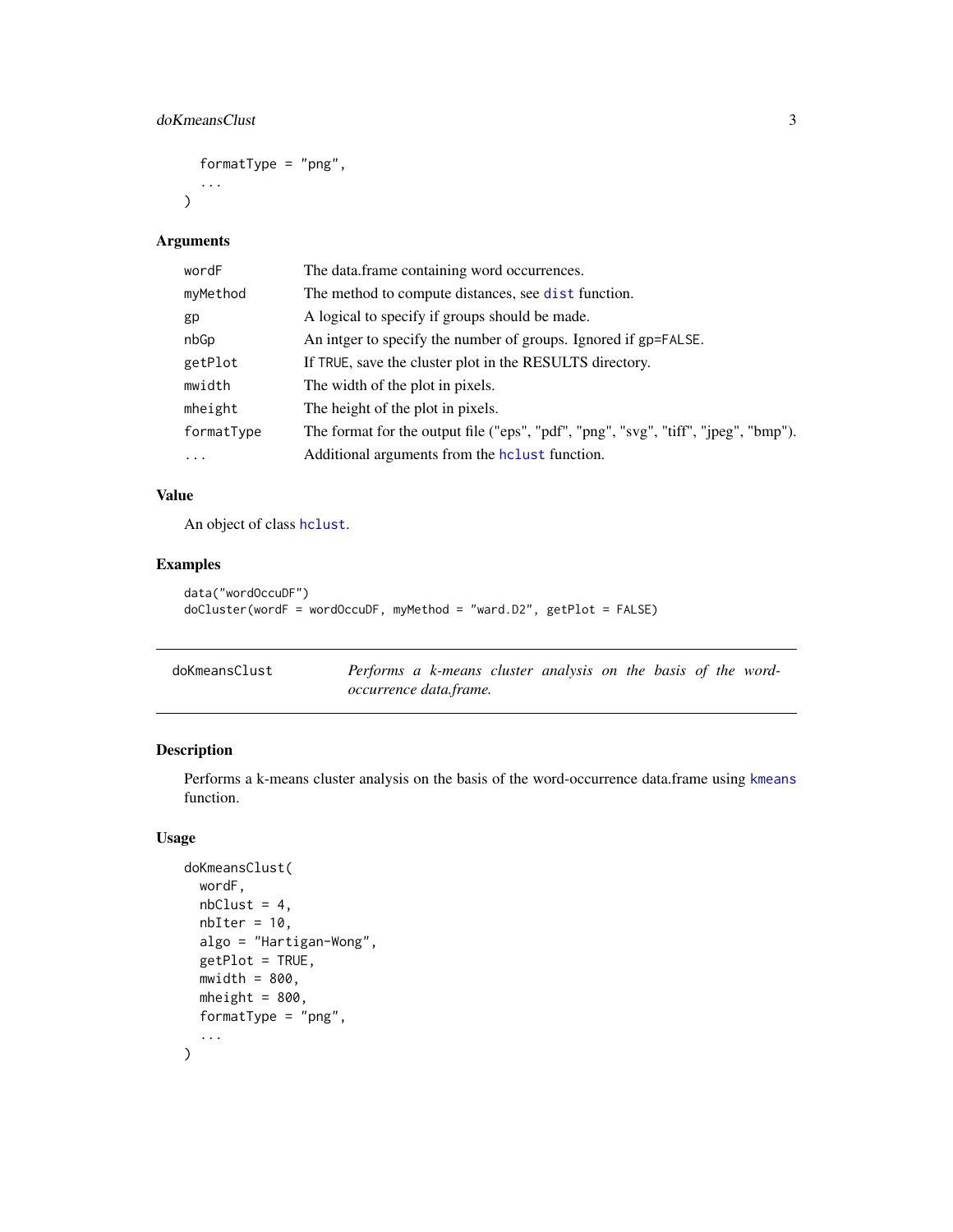<span id="page-3-0"></span>

| wordF      | The data.frame containing word occurrences.                                         |
|------------|-------------------------------------------------------------------------------------|
| nbClust    | The number of clusters.                                                             |
| nbIter     | The number of iterations allowed.                                                   |
| algo       | The algoritm used (see kmeans).                                                     |
| getPlot    | If TRUE, save the k-means cluster plot in the RESULTS directory.                    |
| mwidth     | The width of the plot in pixels.                                                    |
| mheight    | The height of the plot in pixels.                                                   |
| formatType | The format for the output file ("eps", "pdf", "png", "svg", "tiff", "jpeg", "bmp"). |
| $\cdot$    | Additional arguments from the kmeans function.                                      |

#### Value

An object of class kmeans (see [kmeans](#page-0-0)).

#### Examples

```
data("wordOccuDF")
doKmeansClust(wordF = wordOccuDF, nbClust = 2, getPlot = FALSE)
```
doMetacomEntropart *Performs an analysis of ecological diversity and structure.*

#### Description

Uses the [entropart-package](#page-0-0) to analyse the word-occurrence data.frame, considering words as species and documents as communities.

```
doMetacomEntropart(
  wordF,
  getPlot = c(TRUE, TRUE, TRUE, TRUE),
 getTextSink = c(TRUE, TRUE, TRUE, TRUE),
 mwidth = 800,mheight = 800,
  formatType = "png"
\mathcal{L}
```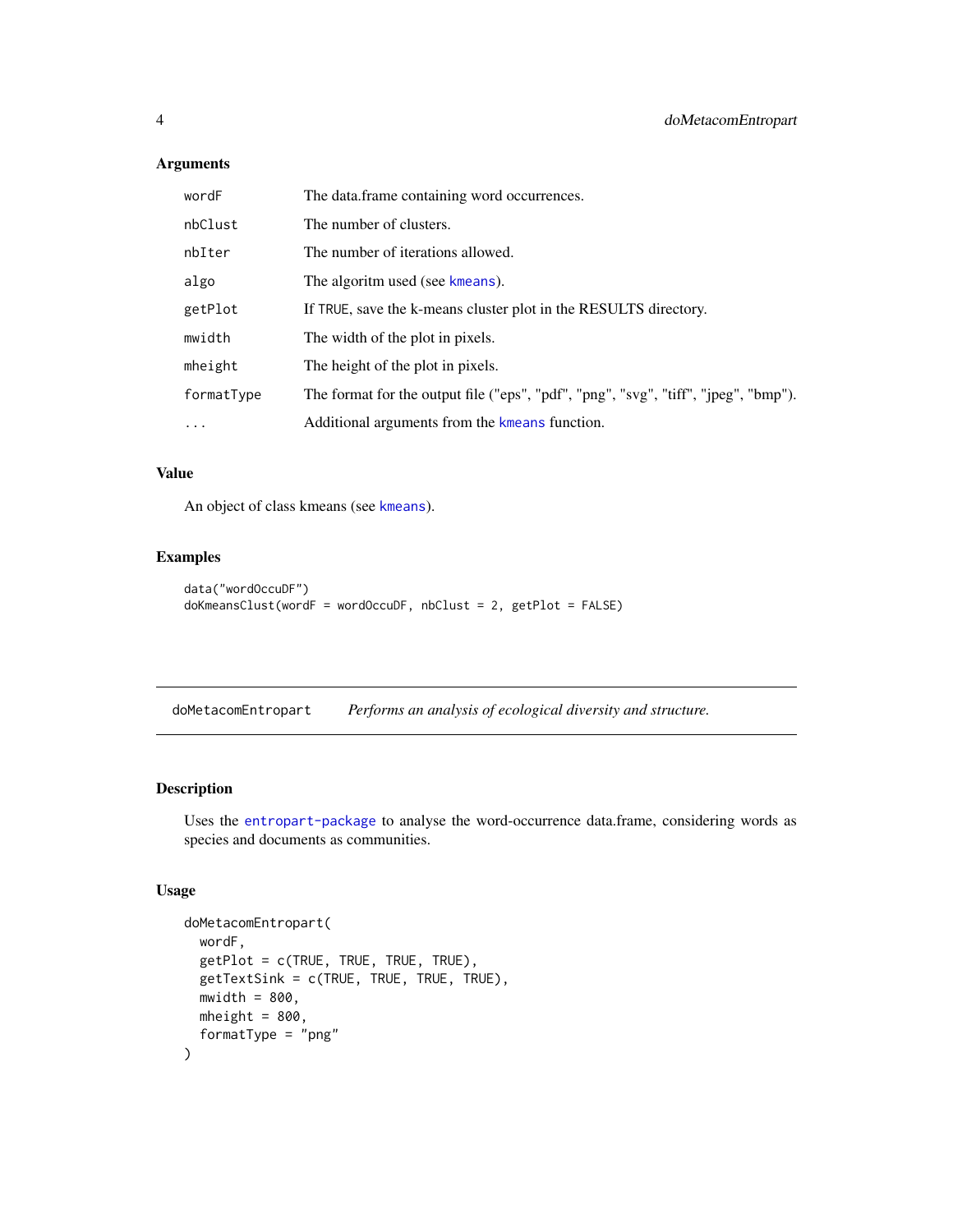<span id="page-4-0"></span>

| wordF       | The data frame containing word occurrences.                                                                                                                                                                                                                                                                                                                                                                              |
|-------------|--------------------------------------------------------------------------------------------------------------------------------------------------------------------------------------------------------------------------------------------------------------------------------------------------------------------------------------------------------------------------------------------------------------------------|
| getPlot     | A vector with four logical values. If getPlot[1]==TRUE, the MetaCommunity<br>object is plotted and saved in the RESULTS directory. If getPlot[2]==TRUE,<br>the DivPart analisis is plotted and saved in the RESULTS directory. If getPlot[3]==TRUE,<br>the DivEst analisis is plotted and saved in the RESULTS directory. If getPlot[4]==TRUE,<br>the DivProfile analisis is plotted and saved in the RESULTS directory. |
| getTextSink | A vector with four logical values. If getTextSink[1]==TRUE, the MetaCommunity<br>object is saved in the RESULTS directory. If getTextSink[2]==TRUE, the<br>DivPart analisis is saved in the RESULTS directory. If $getTextSink[3]=TRUE$ ,<br>the DivEst analisis is saved in the RESULTS directory. If $getTextSink[4] == TRUE$ ,<br>the DivProfile analisis is saved in the RESULTS directory.                          |
| mwidth      | The width of the plot in pixels.                                                                                                                                                                                                                                                                                                                                                                                         |
| mheight     | The height of the plot in pixels.                                                                                                                                                                                                                                                                                                                                                                                        |
| formatType  | The format for the output file ("eps", "pdf", "png", "svg", "tiff", "jpeg", "bmp").                                                                                                                                                                                                                                                                                                                                      |

# Value

A MetaCommunity object (see [entropart-package](#page-0-0)).

# Examples

```
## Not run:
data("wordOccuDF")
doMetacomEntropart(wordF = wordOccuDF)
```
## End(Not run)

doMetacomMetacom *Performs a metacomunity analysis.*

# Description

Use the package [Metacommunity](#page-0-0) to analyse the word-occurrence data.frame, considering words as species and documents as communities.

```
doMetacomMetacom(
 wordF,
  numSim = 10,
  limit = "Inf",getPlot = TRUE,
 getTextSink = TRUE,
 mwidth = 800,mheight = 800,
  formatType = "png"
\mathcal{E}
```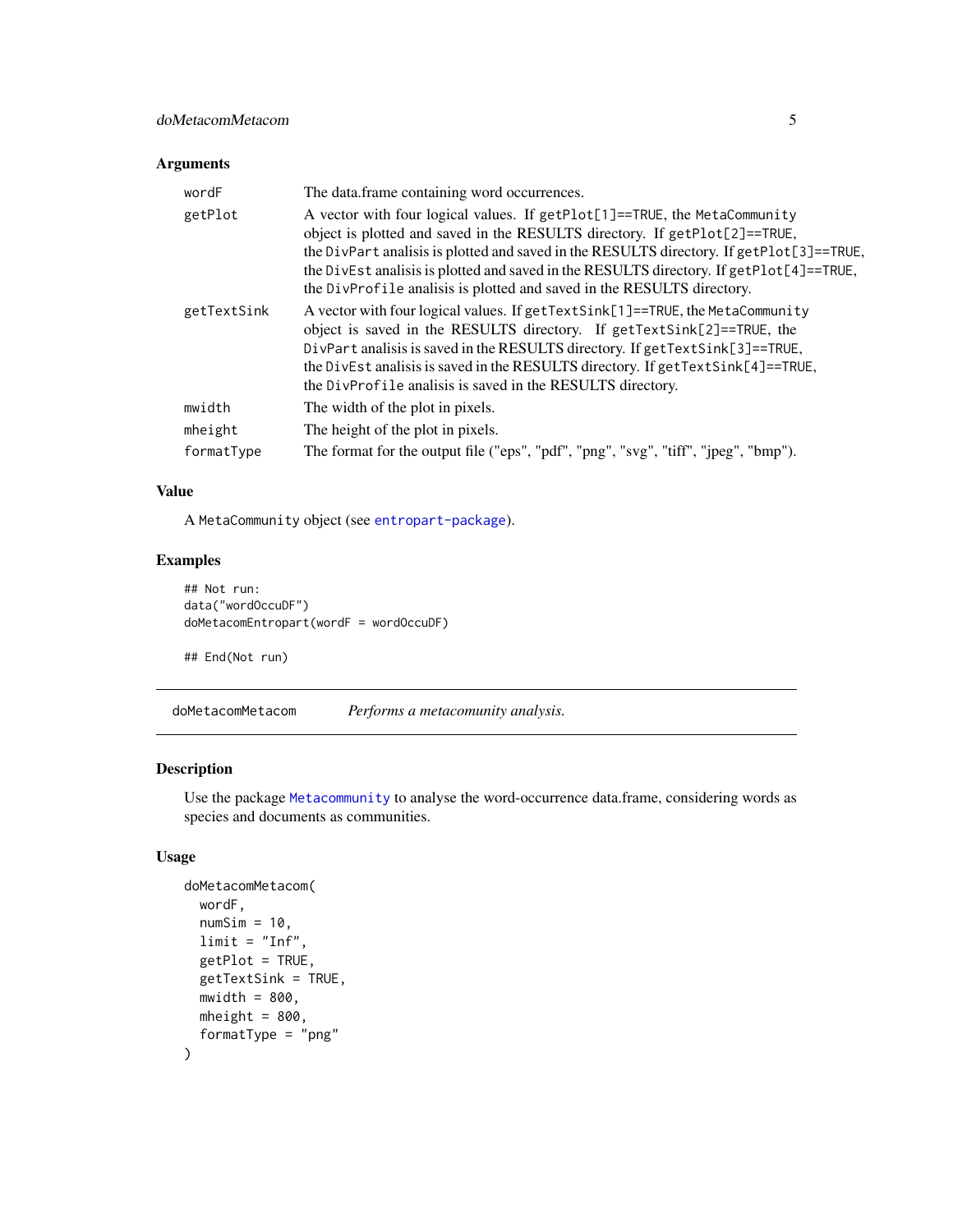<span id="page-5-0"></span>

| wordF       | The data.frame containing word occurrences.                                         |
|-------------|-------------------------------------------------------------------------------------|
| numSim      | Number of simulated null matrices, see Metacommunity.                               |
| limit       | An integer to limit the number of words to use in the analysis.                     |
| getPlot     | If TRUE, save the plot in the RESULTS directory.                                    |
| getTextSink | If TRUE, save the console output in the RESULTS directory.                          |
| mwidth      | The width of the plot in pixels.                                                    |
| mheight     | The height of the plot in pixels.                                                   |
| formatType  | The format for the output file ("eps", "pdf", "png", "svg", "tiff", "jpeg", "bmp"). |

#### Value

An object of class [Metacommunity](#page-0-0).

#### Examples

```
data("wordOccuDF")
doMetacomMetacom(wordF = wordOccuDF, getPlot = FALSE, getTextSink = FALSE)
```
excludeStopWords *Exclude StopWords form the word-occurrence data.frame.*

#### Description

Exclude StopWords form the word occurrences data.frame. excludeStopWords uses parallel to perform parallel computation.

# Usage

```
excludeStopWords(wordF, lang = "English")
```
# Arguments

| wordF | The data frame containing word occurrences.         |
|-------|-----------------------------------------------------|
| lang  | The language used ("French", "English", "Spanish"). |

# Value

The word-occurrence data.frame.

```
## Not run:
excludeStopWords(wordF = myDF, lang = "French")
## End(Not run)
```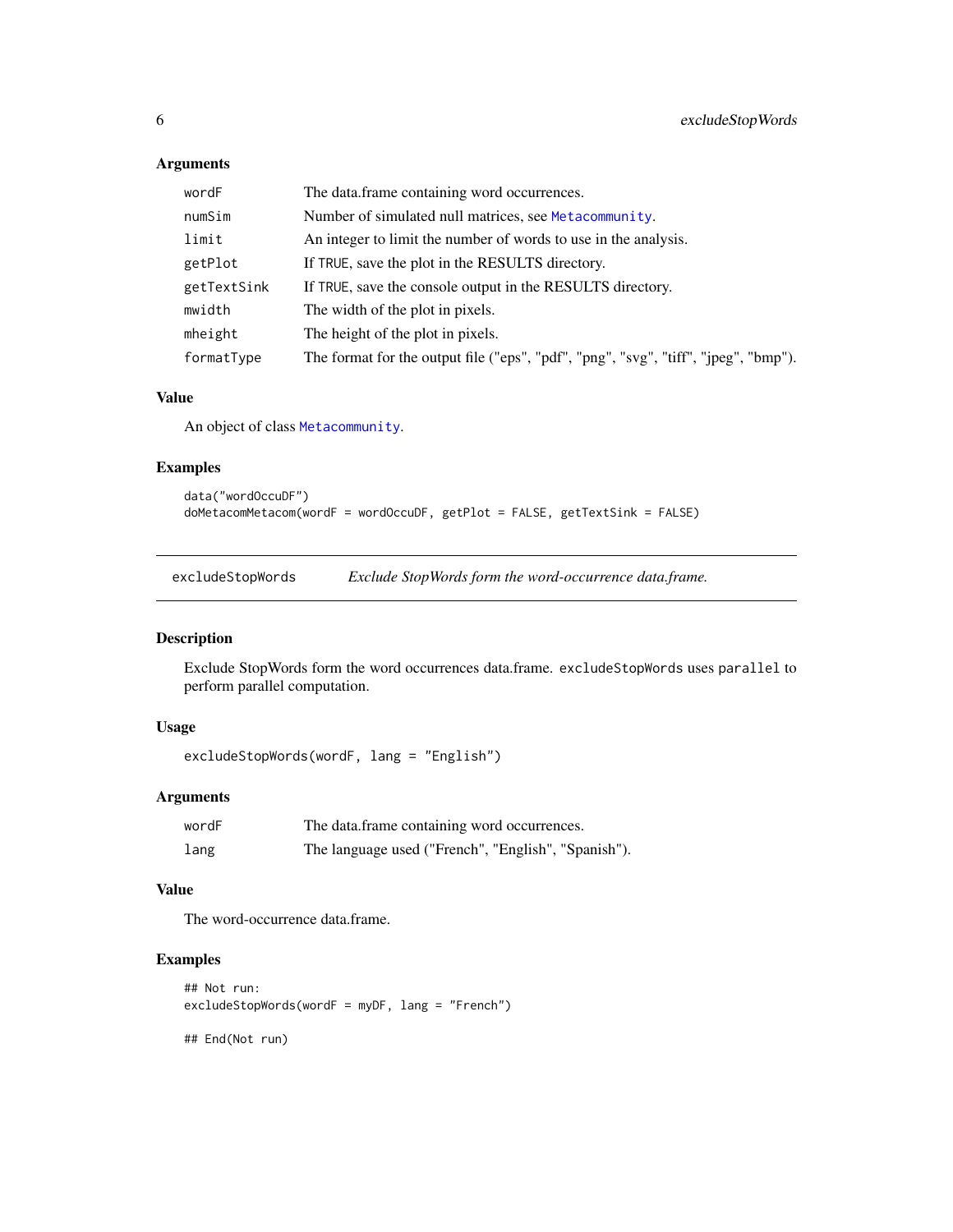<span id="page-6-0"></span>exclusionList\_FR *Stop words in French.*

# Description

A vector containing stop words in French.

#### Usage

exclusionList\_FR

# Format

A vector with 173 elements (character), with UTF-8 characters escaped using stringi::stri\_escape\_unicode(exclusion

#### Source

Adapted from www.ranks.nl/stopwords.

exclusionList\_SP *Stop words in Spanish.*

# Description

A vector containing stop words in Spanish

# Usage

exclusionList\_SP

#### Format

A vector with 190 elements (character), with UTF-8 characters escaped using stringi::stri\_escape\_unicode(exclusion

#### Source

Adapted from www.ranks.nl/stopwords.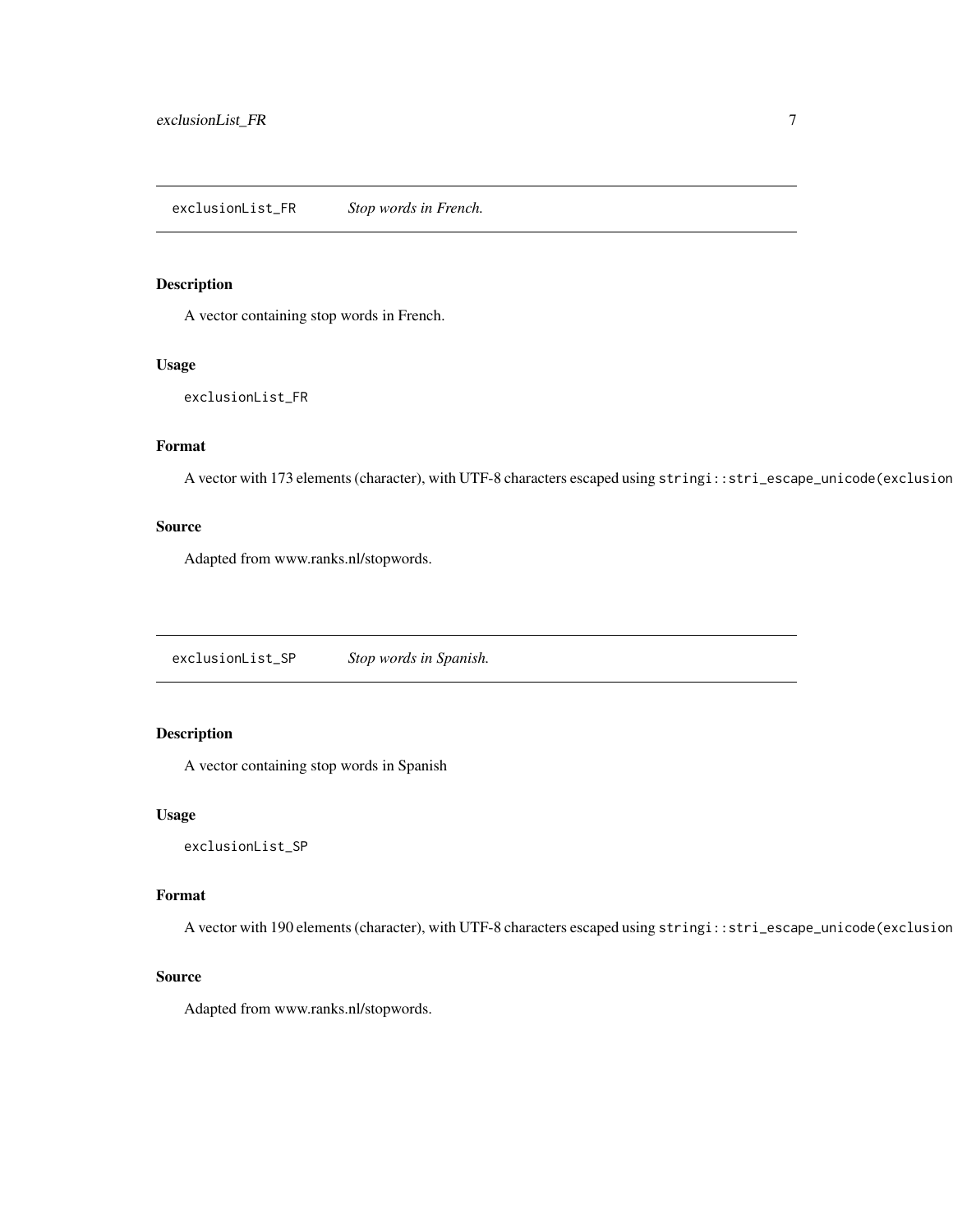<span id="page-7-0"></span>exclusionList\_UK *Stop words in English.*

# Description

A vector containing stop words in English.

# Usage

exclusionList\_UK

#### Format

A vector with 542 elements (character).

#### Source

Adapted from www.ranks.nl/stopwords.

| getAllAnalysis | A quick way to compute a set of analysis from the word-occurrence |
|----------------|-------------------------------------------------------------------|
|                | data.frame.                                                       |

# Description

A quick way to compute a set of analysis from the word-occurrence data.frame.

#### Usage

```
getAllAnalysis(
 dataset,
 wcloud = TRUE,
 sumStats = TRUE,
  freqW = TRUE,clust = TRUE,
 metacom = TRUE
```

```
\mathcal{L}
```
#### Arguments

| dataset  | A single word-occurrrence data.frame.         |
|----------|-----------------------------------------------|
| wcloud   | A logical to for word cloud analysis.         |
| sumStats | A logical to for summary statistics analysis. |
| freqW    | A logical to for word frequency analysis.     |
| clust    | A logical to for cluster analysis.            |
| metacom  | A logical to for metacommunity analysis.      |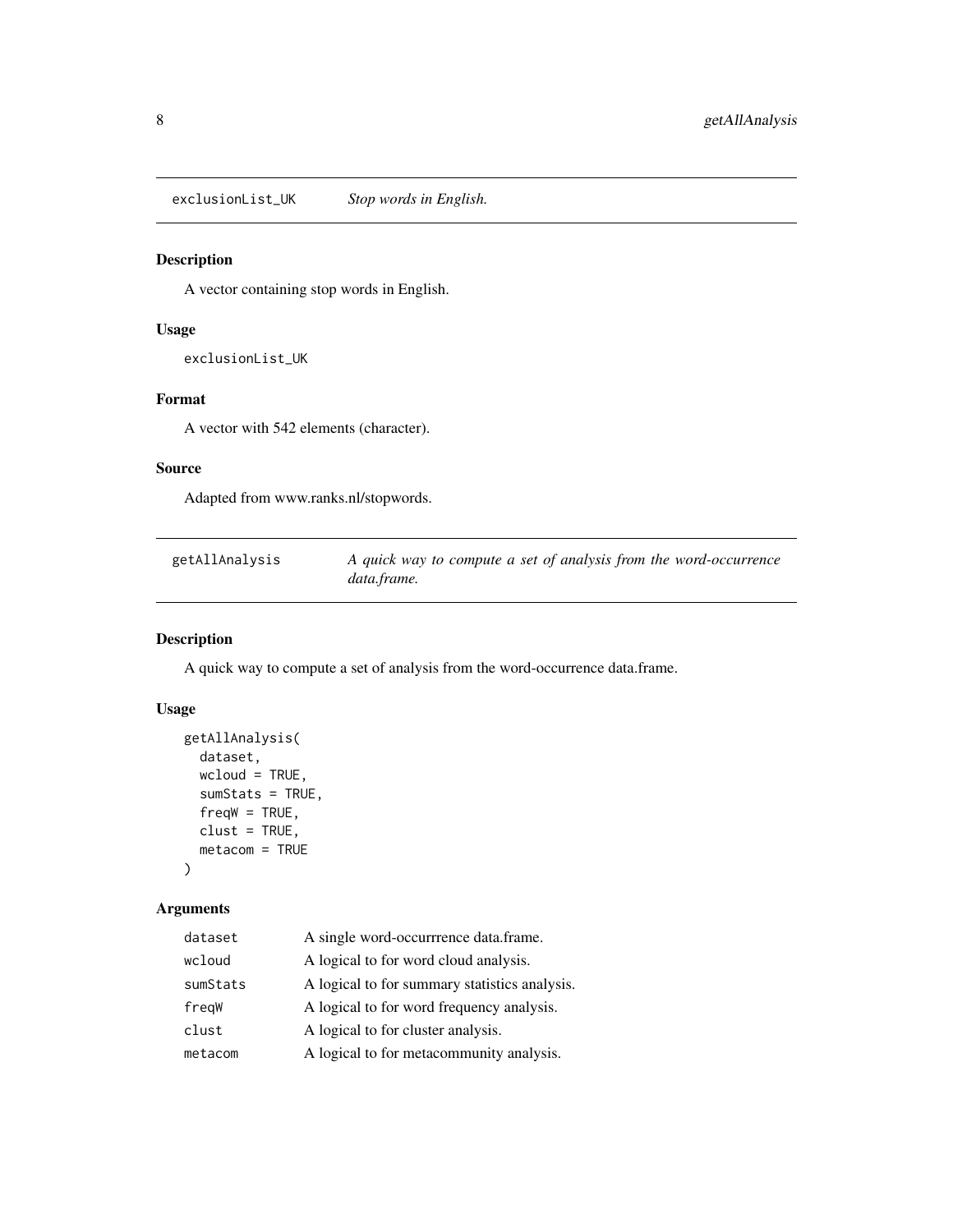# <span id="page-8-0"></span>getListFiles 9

# Value

A set of analyses available from the inpdfr package.

# Examples

```
## Not run:
data("wordOccuDF")
getAllAnalysis(dataset = wordOccuDF, wcloud = FALSE, sumStats = FALSE)
```
## End(Not run)

getListFiles *List files in a specified directory sorted by extension.*

# Description

List files in a specified directory sorted by extension. The function takes into account .txt and .pdf files based on strsplit function.

#### Usage

getListFiles(mywd)

#### Arguments

mywd A string containing the working directory.

# Value

A list of length 2 with file names sorted by extension (pdf and txt).

```
getListFiles(mywd = getwd())
```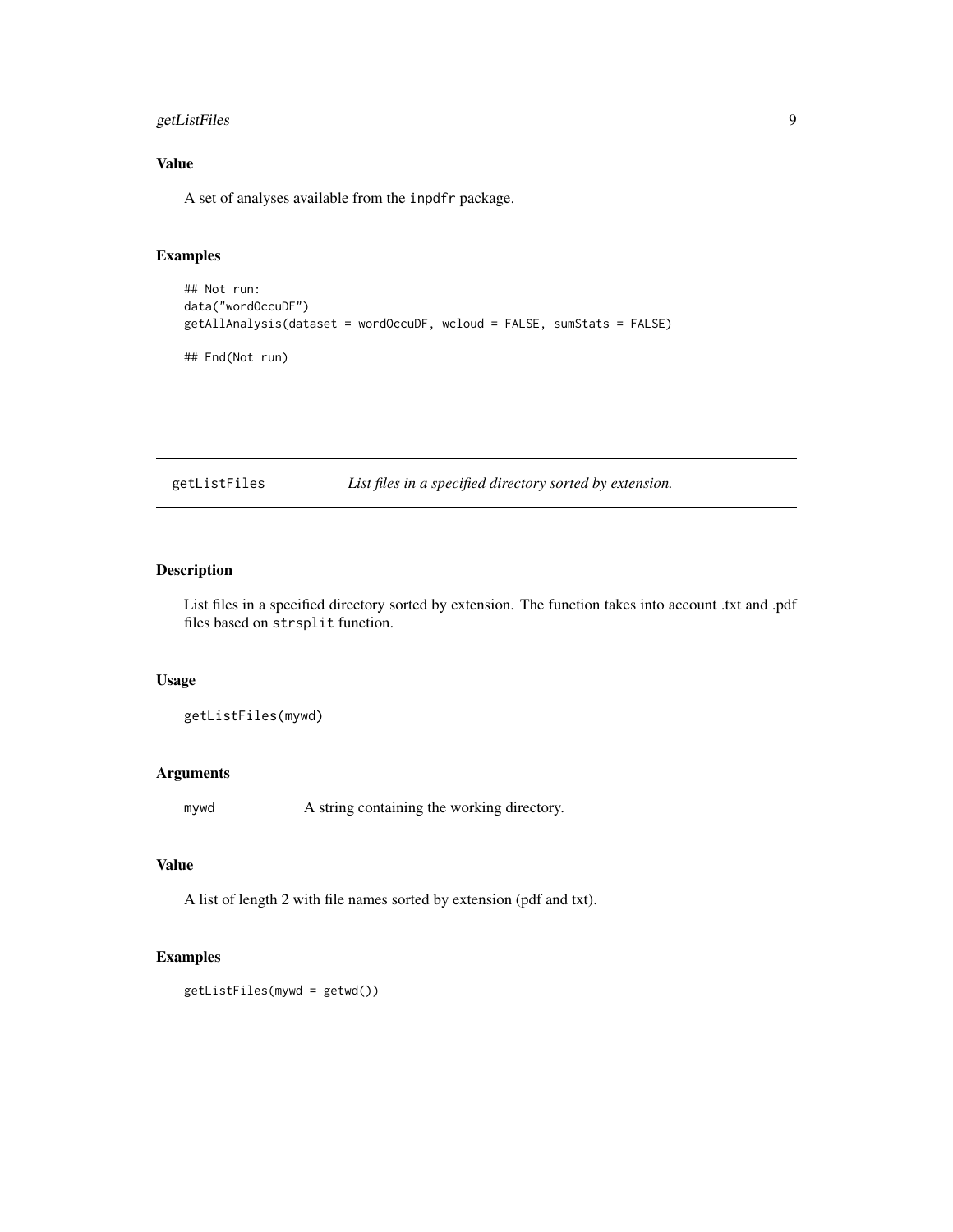<span id="page-9-0"></span>getMostFreqWord *Returns most frequent words.*

# Description

Returns most frequent words and plots their frequencies per document.

#### Usage

```
getMostFreqWord(
 wordF,
 numWords,
 getPlot = TRUE,
 mwidth = 1024,
 mheight = 800,
 formatType = "png"
)
```
#### Arguments

| wordF      | The data.frame containing word occurrences.                                         |
|------------|-------------------------------------------------------------------------------------|
| numWords   | The number of words to be returned.                                                 |
| getPlot    | If TRUE, save a scatter plot in the RESULTS directory.                              |
| mwidth     | The width of the plot in pixels.                                                    |
| mheight    | The height of the plot in pixels.                                                   |
| formatType | The format for the output file ("eps", "pdf", "png", "svg", "tiff", "jpeg", "bmp"). |

# Value

The numWords most frequent words.

```
data("wordOccuDF")
getMostFreqWord(wordF = wordOccuDF, numWords = 5, getPlot = FALSE)
```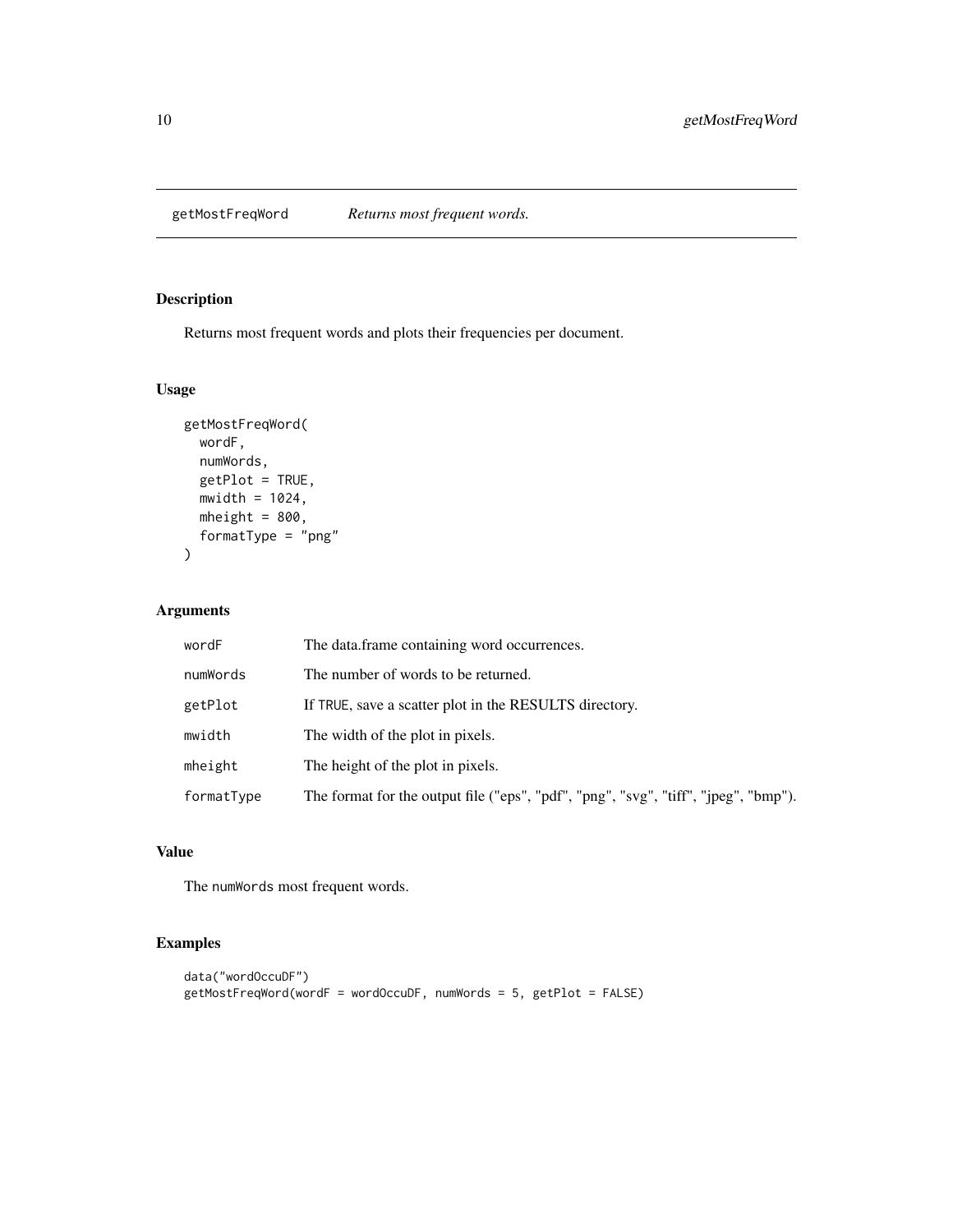<span id="page-10-0"></span>getMostFreqWordCor *Test for correlation between the most frequent words.*

# Description

Test for correlation between the most frequent words.

# Usage

```
getMostFreqWordCor(
 wordF,
  numWords,
  getPlot = c(TRUE, TRUE),
  getTextSink = TRUE,
 mwidth = 1024,
 mheight = 1024,
  formatType = "png"
\mathcal{L}
```
# Arguments

| wordF       | The data.frame containing word occurrences.                                                                                                                                                                                                                    |
|-------------|----------------------------------------------------------------------------------------------------------------------------------------------------------------------------------------------------------------------------------------------------------------|
| numWords    | The number of words to be returned.                                                                                                                                                                                                                            |
| getPlot     | A vector with two logical values. If plots [1] == TRUE, an image of the correla-<br>tion matrix is saved in the RESULTS directory. If plots[2]==TRUE, the image<br>of the p-value matrix associated with the correlation is saved in the RESULTS<br>directory. |
| getTextSink | If TRUE, save the correlation matrix and the associated p-values in a text file in<br>the RESULTS directory.                                                                                                                                                   |
| mwidth      | The width of the plot in pixels.                                                                                                                                                                                                                               |
| mheight     | The height of the plot in pixels.                                                                                                                                                                                                                              |
| formatType  | The format for the output file ("eps", "pdf", "png", "svg", "tiff", "jpeg", "bmp").                                                                                                                                                                            |

#### Value

A list with the correlation matrix and the p-value matrix.

```
data("wordOccuDF")
getMostFreqWordCor(
 wordF = wordOccuDF,
  numWords = 5,
  getPlot = c(FALSE, FALSE),
  getTextSink = FALSE)
```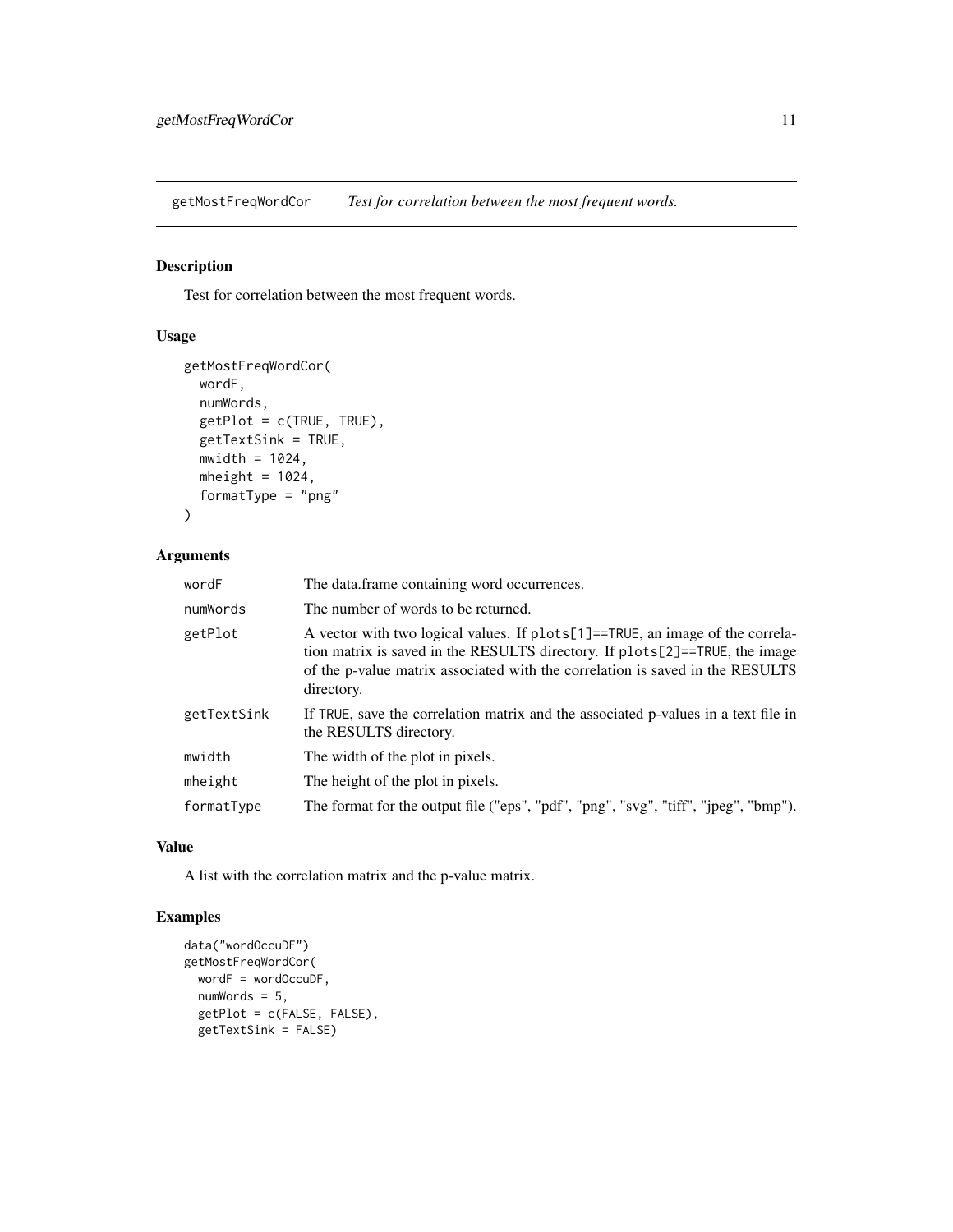<span id="page-11-0"></span>getPDF returns a word-occurrence data.frame from PDF files. It needs XPDF in order to run (http://www.foolabs.com/xpdf/dov and uses parallel to perform parallel computation.

#### Usage

```
getPDF(
  myPDFs,
  minword = 1,
  maxword = 20,
  minFreqWord = 1,pathToPdftotext = ""
\mathcal{L}
```
# Arguments

| myPDFs                         | A character vector containing PDF file names.                                                      |
|--------------------------------|----------------------------------------------------------------------------------------------------|
| minword                        | An integer specifying the minimum number of letters per word into the returned<br>data.frame.      |
| maxword                        | An integer to specifying the maximum number of letters per word into the re-<br>turned data frame. |
| minFreqWord<br>pathToPdftotext | An integer specifying the minimum word frequency into the returned data.frame.                     |
|                                | A character containing an alternative path to XPDF pdf to text function, see<br>Details section.   |

# Details

getPDF uses XPDF pdftotext function to extract the content of PDF files into a TXT file. If pdftotext is not in the PATH, an alternative is to provide the full path of the program into the pathToPdftotext parameter.

#### Value

A list of list with word-occurrence data.frame and file name.

```
## Not run:
getPDF(myPDFs = "mypdf.pdf")
## End(Not run)
```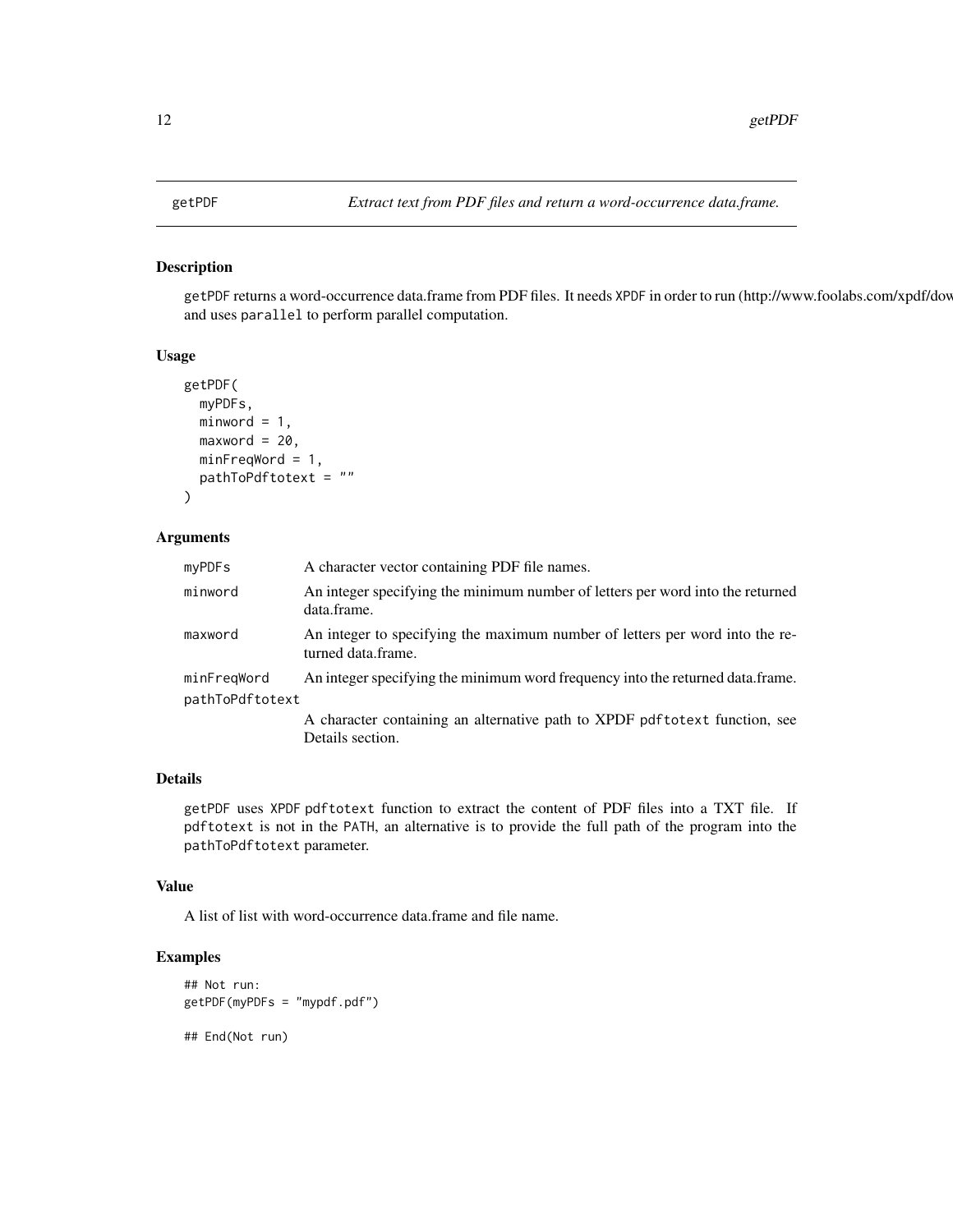<span id="page-12-0"></span>

getStopWords returns a list of stopwords.

#### Usage

getStopWords()

#### Value

A list of vectors with stopwords for French, English, and Spanish languages.

# Examples

getStopWords()

getSummaryStatsBARPLOT

*Perform a barplot with the number of unique words per document*

#### Description

Perform a barplot with the number of unique words per document using [barplot](#page-0-0) function.

#### Usage

```
getSummaryStatsBARPLOT(
  wordF,
  getPlot = TRUE,
  mwidth = 480,mheight = 480,
  formatType = "png",
  ...
\mathcal{L}
```
#### Arguments

| wordF      | The data frame containing word occurrences.                                         |
|------------|-------------------------------------------------------------------------------------|
| getPlot    | If TRUE, save the bar plot in the RESULTS directory.                                |
| mwidth     | The width of the plot in pixels.                                                    |
| mheight    | The height of the plot in pixels.                                                   |
| formatType | The format for the output file ("eps", "pdf", "png", "svg", "tiff", "jpeg", "bmp"). |
| $\cdots$   | Additional arguments from barplot function.                                         |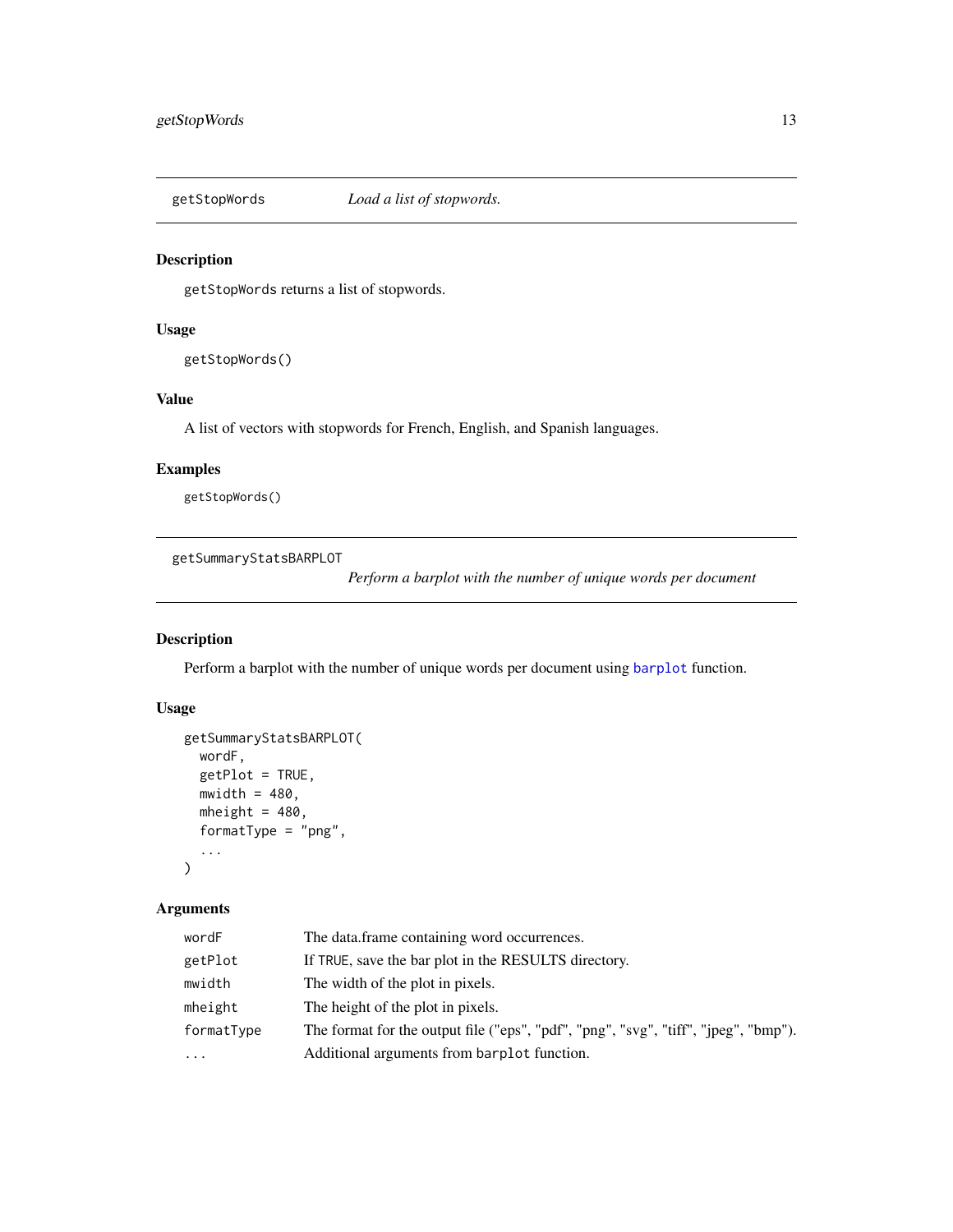# Value

The number of unique words per document.

#### Examples

```
data("wordOccuDF")
getSummaryStatsBARPLOT(wordF = wordOccuDF, getPlot = FALSE)
```
getSummaryStatsHISTO *Plot an histogram with the number of words excluding stop words*

# Description

Plot a histogram with the number of words excluding stop words using [hist](#page-0-0) function.

# Usage

```
getSummaryStatsHISTO(
  wordF,
  getPlot = TRUE,
  mwidth = 800,
  mheight = 800,
  formatType = "png",...
\mathcal{L}
```
# Arguments

| wordF      | The data frame containing word occurrences.                                         |
|------------|-------------------------------------------------------------------------------------|
| getPlot    | If TRUE, save the plot in the RESULTS directory.                                    |
| mwidth     | The width of the plot in pixels.                                                    |
| mheight    | The height of the plot in pixels.                                                   |
| formatType | The format for the output file ("eps", "pdf", "png", "svg", "tiff", "jpeg", "bmp"). |
| $\cdots$   | Additional arguments from hist function.                                            |

```
data("wordOccuDF")
getSummaryStatsHISTO(wordF = wordOccuDF, getPlot = FALSE)
```
<span id="page-13-0"></span>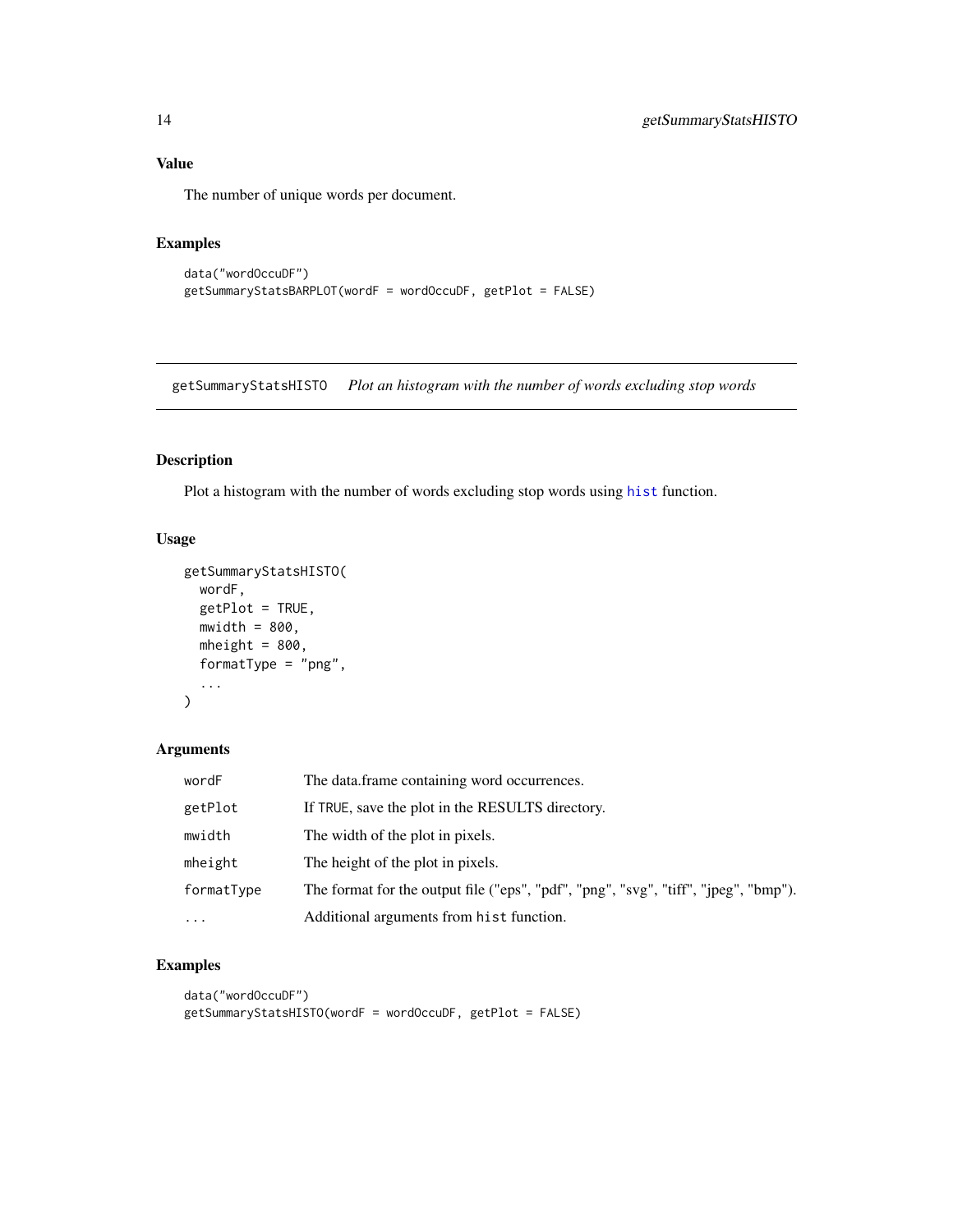<span id="page-14-0"></span>getSummaryStatsOCCUR *Plot a scatter plot with the proportion of documents using similar words.*

# Description

Plot a scatter plot with the proportion of documents using similar words.

# Usage

```
getSummaryStatsOCCUR(
 wordF,
 getPlot = TRUE,
 mwidth = 800,mheight = 800,
 formatType = "png"\mathcal{L}
```
# Arguments

| wordF      | The data frame containing word occurrences.                                         |
|------------|-------------------------------------------------------------------------------------|
| getPlot    | If TRUE, save the scatter plot in the RESULTS directory.                            |
| mwidth     | The width of the plot in pixels.                                                    |
| mheight    | The height of the plot in pixels.                                                   |
| formatType | The format for the output file ("eps", "pdf", "png", "svg", "tiff", "jpeg", "bmp"). |

#### Value

A data.frame containing the proportion of documents and the number of similar words.

# Examples

```
## Not run:
getSummaryStatsOCCUR(wordF = myDF)
```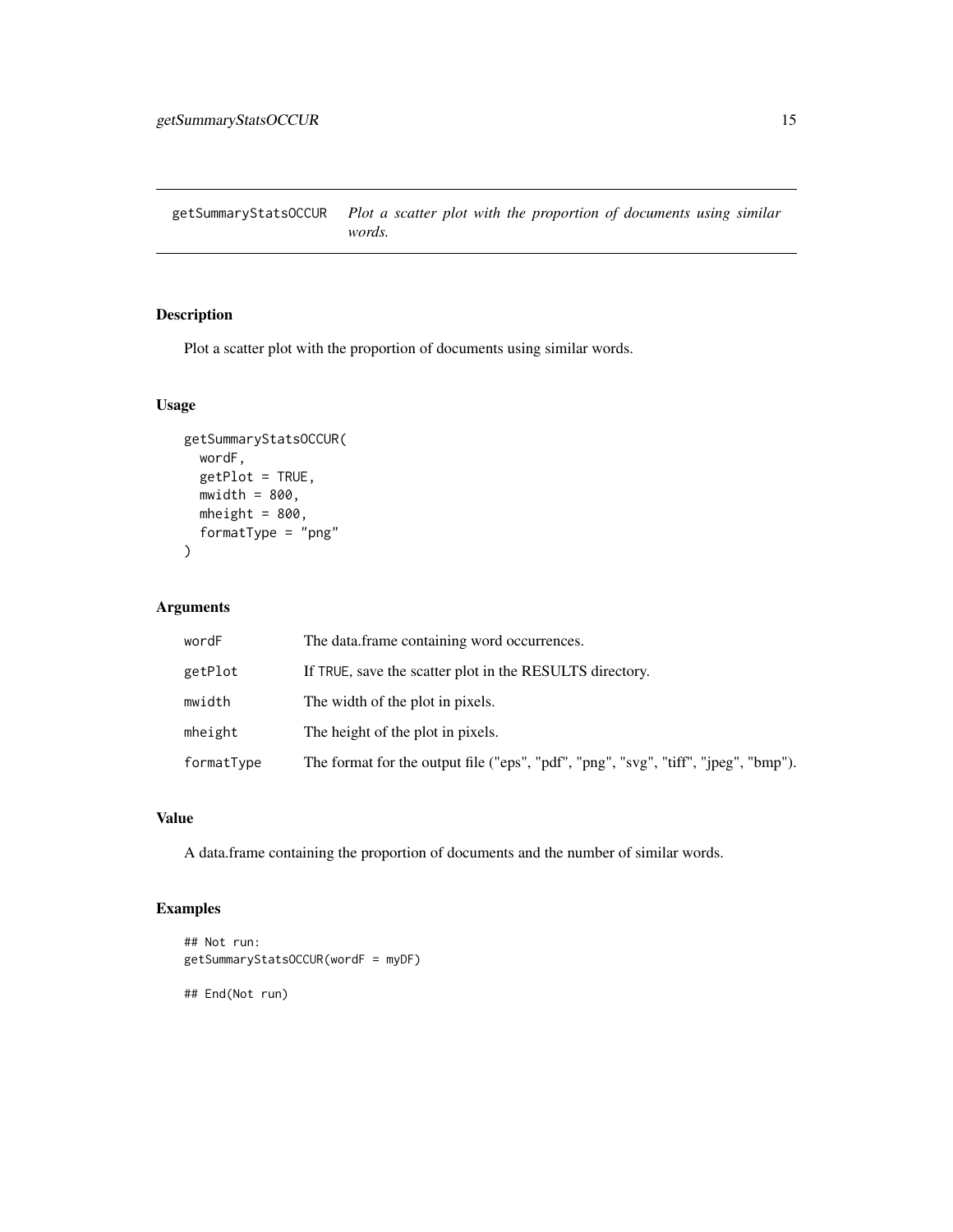<span id="page-15-0"></span>

Extract text from TXT files and return a word-occurrence data.frame.

#### Usage

getTXT(myTXTs)

#### Arguments

myTXTs A character vector containing TXT file names (or complete path to these files).

#### Value

A list of list with word-occurrence data.frame and file name.

#### Examples

```
## Not run:
data("loremIpsum")
loremIpsum01 <- loremIpsum[1:100]
loremIpsum02 <- loremIpsum[101:200]
loremIpsum03 <- loremIpsum[201:300]
loremIpsum04 <- loremIpsum[301:400]
loremIpsum05 <- loremIpsum[401:500]
subDir <- "RESULTS"
dir.create(file.path(getwd(), subDir), showWarnings = FALSE)
write(x = loremIpsum01, file = "RESULTS/loremIpsum01.txt")
write(x = loremIpsum02, file = "RESULTS/loremIpsum02.txt")
write(x = loremIpsum03, file = "RESULTS/loremIpsum03.txt")
write(x = loremIpsum04, file = "RESULTS/loremIpsum04.txt")
write(x = loremIpsum05, file = "RESULTS/loremIpsum05.txt")
wordOccuFreq <- getTXT(myTXTs = list.files(path = paste0(getwd(),
  "/RESULTS/"), pattern = "loremIpsum", full.names = TRUE))
file.remove(list.files(full.names = TRUE,
 path = paste0(getwd(), "/RESULTS"), pattern = "loremIpsum"))
```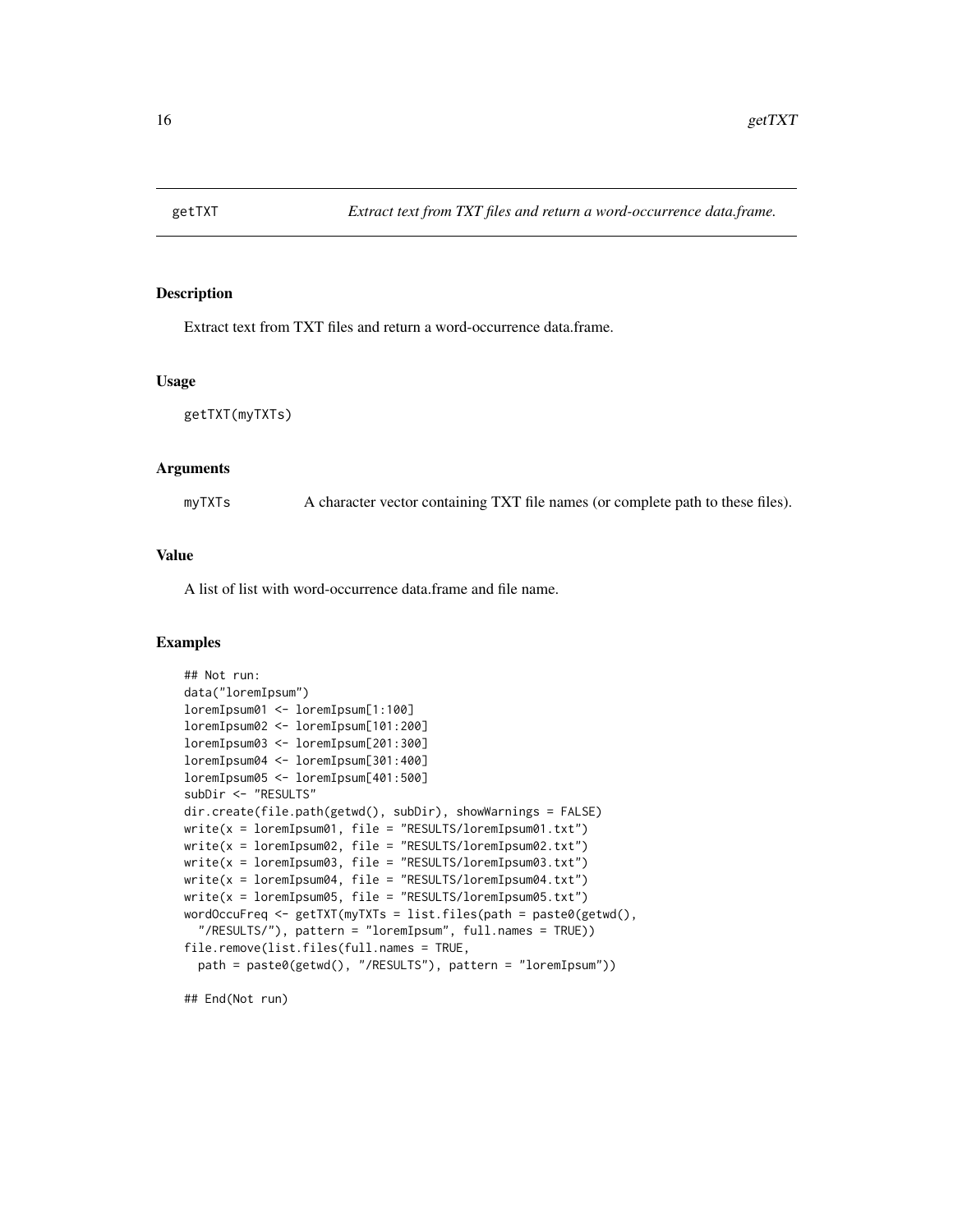<span id="page-16-0"></span>getwordOccuDF *A quick way to obtain the word-occurrence data.frame from a set of documents.*

#### **Description**

A quick way to obtain the word-occurrence data.frame from a set of documents.

#### Usage

```
getwordOccuDF(mywd, language = "English", excludeSW = TRUE)
```
#### Arguments

| mvwd      | A character variable containing the working directory. |
|-----------|--------------------------------------------------------|
| language  | The language used ("French", "English", "Spanish").    |
| excludeSW | A logical to exclude stop words.                       |

#### Value

A single word-occurrrence data.frame.

#### Examples

```
## Not run:
data("loremIpsum")
loremIpsum01 <- loremIpsum[1:100]
loremIpsum02 <- loremIpsum[101:200]
loremIpsum03 <- loremIpsum[201:300]
loremIpsum04 <- loremIpsum[301:400]
loremIpsum05 <- loremIpsum[401:500]
subDir <- "RESULTS"
dir.create(file.path(getwd(), subDir), showWarnings = FALSE)
write(x = loremIpsum01, file = "RESULTS/loremIpsum01.txt")
write(x = loremIpsum02, file = "RESULTS/loremIpsum02.txt")
write(x = loremIpsum03, file = "RESULTS/loremIpsum03.txt")
write(x = loremIpsum04, file = "RESULTS/loremIpsum04.txt")
write(x = loremIpsum05, file = "RESULTS/loremIpsum05.txt")
wordOccuDF <- getwordOccuDF(mywd = paste0(getwd(), "/RESULTS"),
  excludeSW = FALSE)
file.remove(list.files(full.names = TRUE,
  path = paste0(getwd(), "/RESULTS"), pattern = "loremIpsum"))
```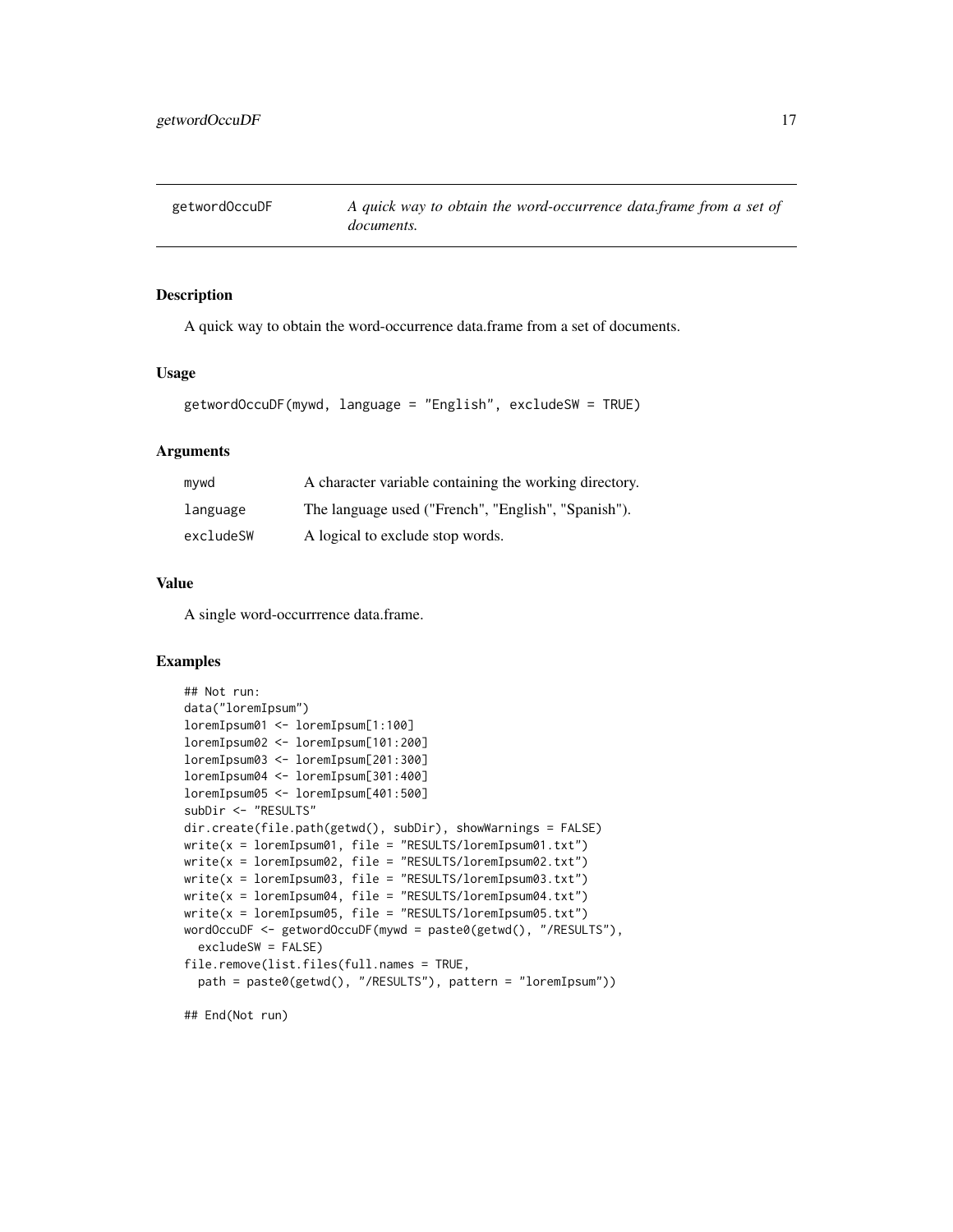<span id="page-17-0"></span>

Returns most frequent words

#### Usage

getXFreqWord(wordF, occuWords)

#### Arguments

| wordF     | The data frame containing word occurrences.                 |
|-----------|-------------------------------------------------------------|
| occuWords | The minimum number of occurrences for words to be returned. |

#### Value

A vector with most frequent words.

#### Examples

```
data("wordOccuDF")
getXFreqWord(wordF = wordOccuDF, occuWords = 5)
```
IdentifyStructure *Copy of the identifyStructure function from Tad Dallas metacom package.*

# Description

Identifies structure (or quasi-structure) and outputs a classification.

#### Usage

```
IdentifyStructure(metacom.obj)
```
#### Arguments

metacom.obj The result of the 'Metacommunity' function, containing a list of 4 elements; the empirical matrix being tested, and results for coherence, turnover, and boundary clumping.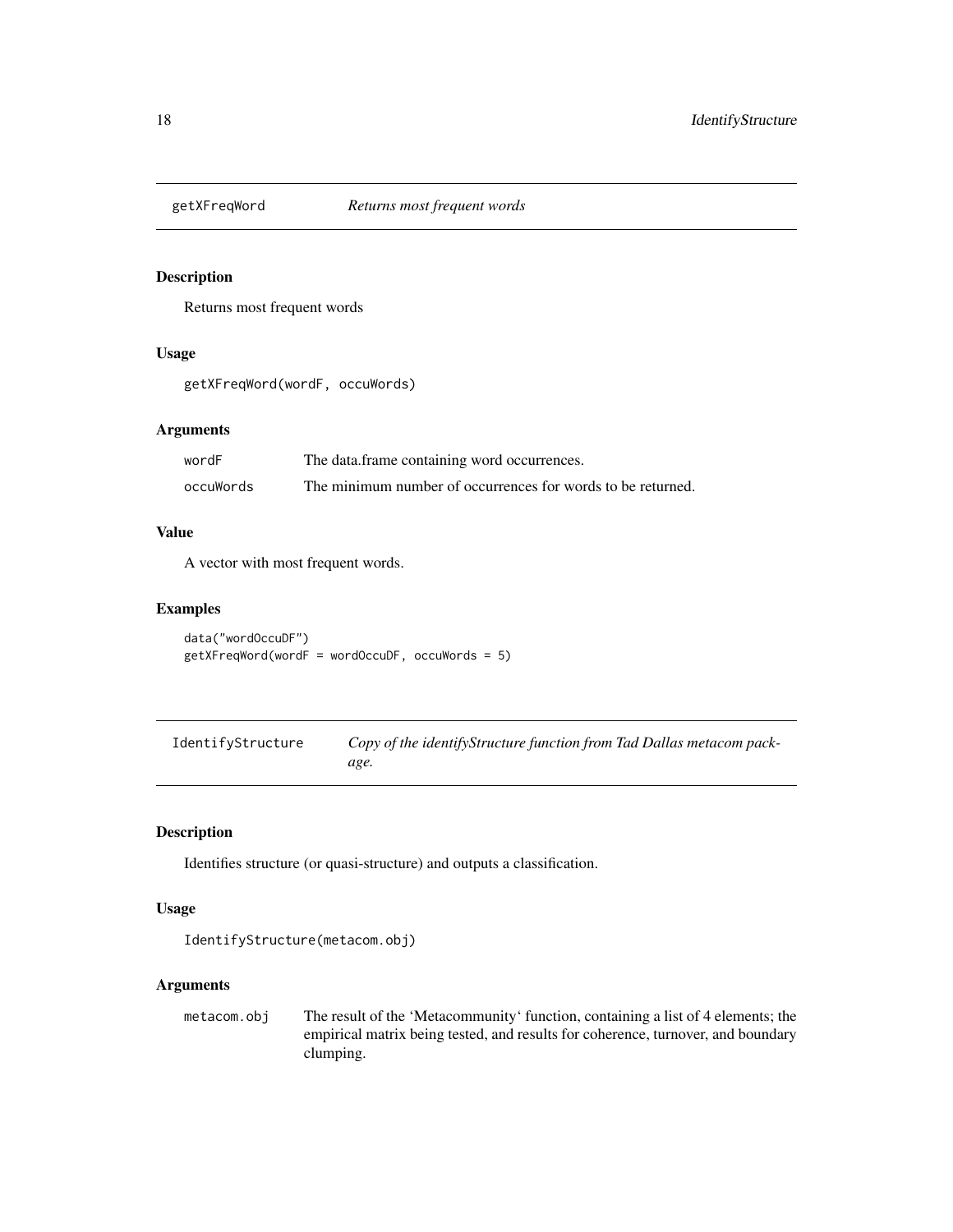#### <span id="page-18-0"></span>inpdfr the contract of the contract of the contract of the contract of the contract of the contract of the contract of the contract of the contract of the contract of the contract of the contract of the contract of the con

#### Details

Tad Dallas <tdallas@uga.edu> identifyStructure function no longer maintained in metacom package. see https://github.com/taddallas/metacom. This function was copy-pasted from version 1.4.4 of package metacom with minor modification (fix warning: the condition has length > 1 and only the first element will be used).

#### Value

Ouputs a classification of the metacommunity.

#### Note

Quasi structures, as well as 'random' and 'Gleasonian' structures, may not strictly be discernable through the EMS approach, as they rely on inferring a result from a non-significant test ('accepting the null'), which is typically a bad idea.

inpdfr *inpdfr: A package to analyse PDF Files Using Ecological Tools.*

#### Description

The inpdfr package allows analysing and comparing PDF/TXT documents using both classical text mining tools and those from theoretical ecolgy. In the later, words are considered as species and documents as communities, therefore allowing analysis at the community and metacommunity levels. The inpdfr package provides three cathegories of functions: functions to extract and process text into a word-occurrence data.frame, functions to analyse the word-occurrence data.frame with standard and ecological tools, and functions to use inpdfr through a Gtk2 Graphical User Interface (GitHub version only).

loremIpsum *Lorem Ipsum text.*

#### Description

A vector containing a Lorem Ipsum text for testing purposes.

#### Usage

loremIpsum

#### Format

A vector with 556 elements, each element corresponds to a line in the original text (character).

#### Source

<http://lipsum.com/>.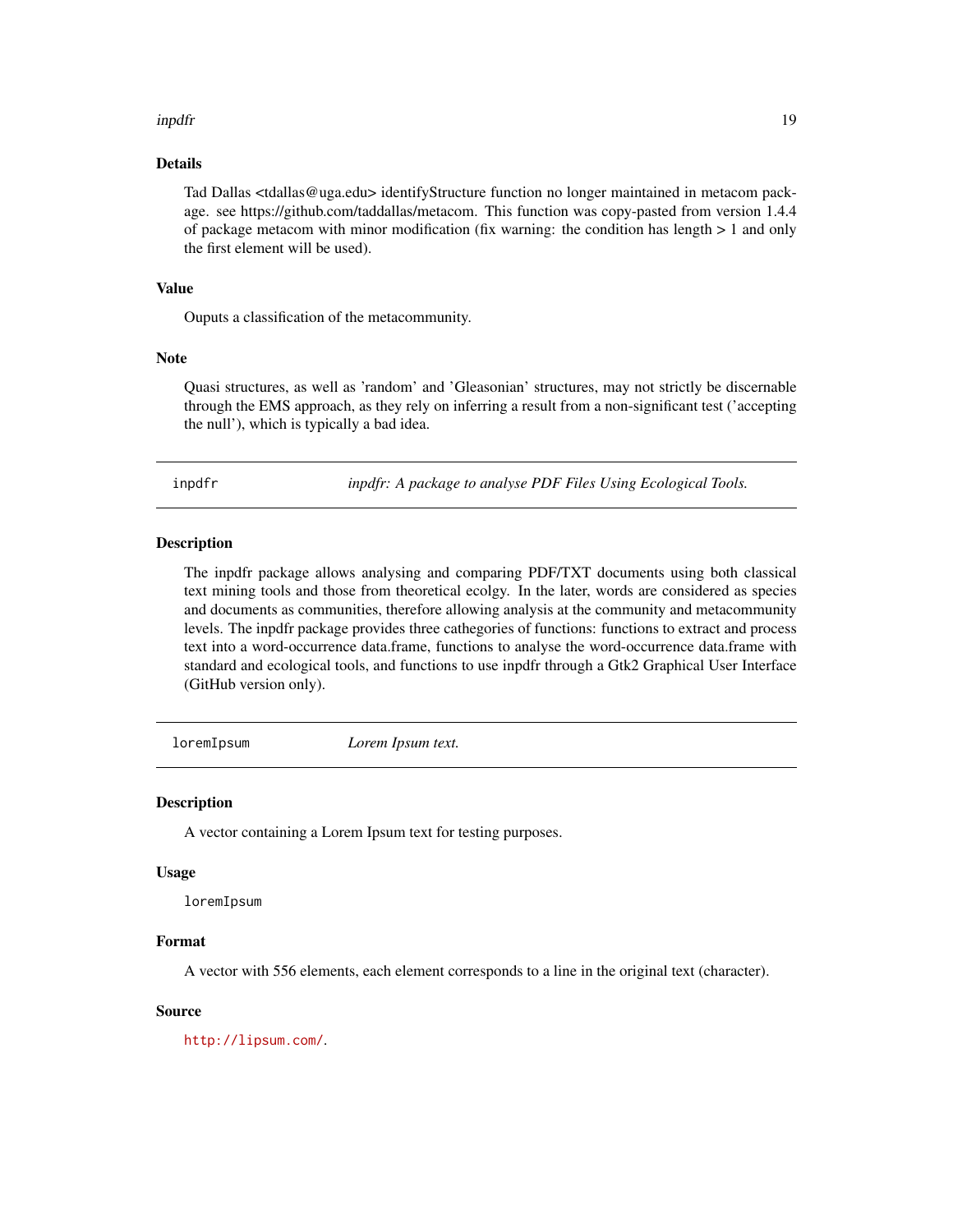<span id="page-19-0"></span>

Plot a word cloud from the word-occurrence data.frame using [wordcloud](#page-0-0) function.

# Usage

```
makeWordcloud(
 wordF,
 wcFormat = "png",wcminFreq = 3,
 wcmaxWords = Inf,
 wcRandOrder = FALSE,
 wcCol = RColorBrewer::brewer.pal(8, "Dark2"),
 getPlot = c(TRUE, TRUE),
 mwidth = 1000,mheight = 1000,formatType = "png"
\mathcal{L}
```
# Arguments

| wordF       | The data.frame containing word occurrences.                                                                                                                                             |  |
|-------------|-----------------------------------------------------------------------------------------------------------------------------------------------------------------------------------------|--|
| wcFormat    | Output format for the word cloud (deprecated, only "png").                                                                                                                              |  |
| wcminFreq   | Minimum word frequency for words to be ploted (see wordcloud).                                                                                                                          |  |
| wcmaxWords  | Maximum number of words to be ploted (see wordcloud).                                                                                                                                   |  |
| wcRandOrder | Plot words in random order (see wordcloud).                                                                                                                                             |  |
| wcCol       | Color words (see wordcloud).                                                                                                                                                            |  |
| getPlot     | A vector with two logical values. If $plots[1] == TRUE$ , a word cloud is made for<br>each document. If $plots[2]=TRUE$ , a word cloud is made for the combination<br>of all documents. |  |
| mwidth      | The width of the plot in pixels.                                                                                                                                                        |  |
| mheight     | The height of the plot in pixels.                                                                                                                                                       |  |
| formatType  | The format for the output file ("eps", "pdf", "png", "svg", "tiff", "jpeg", "bmp").                                                                                                     |  |

# Examples

```
## Not run:
makeWordcloud(wordF = myDF)
```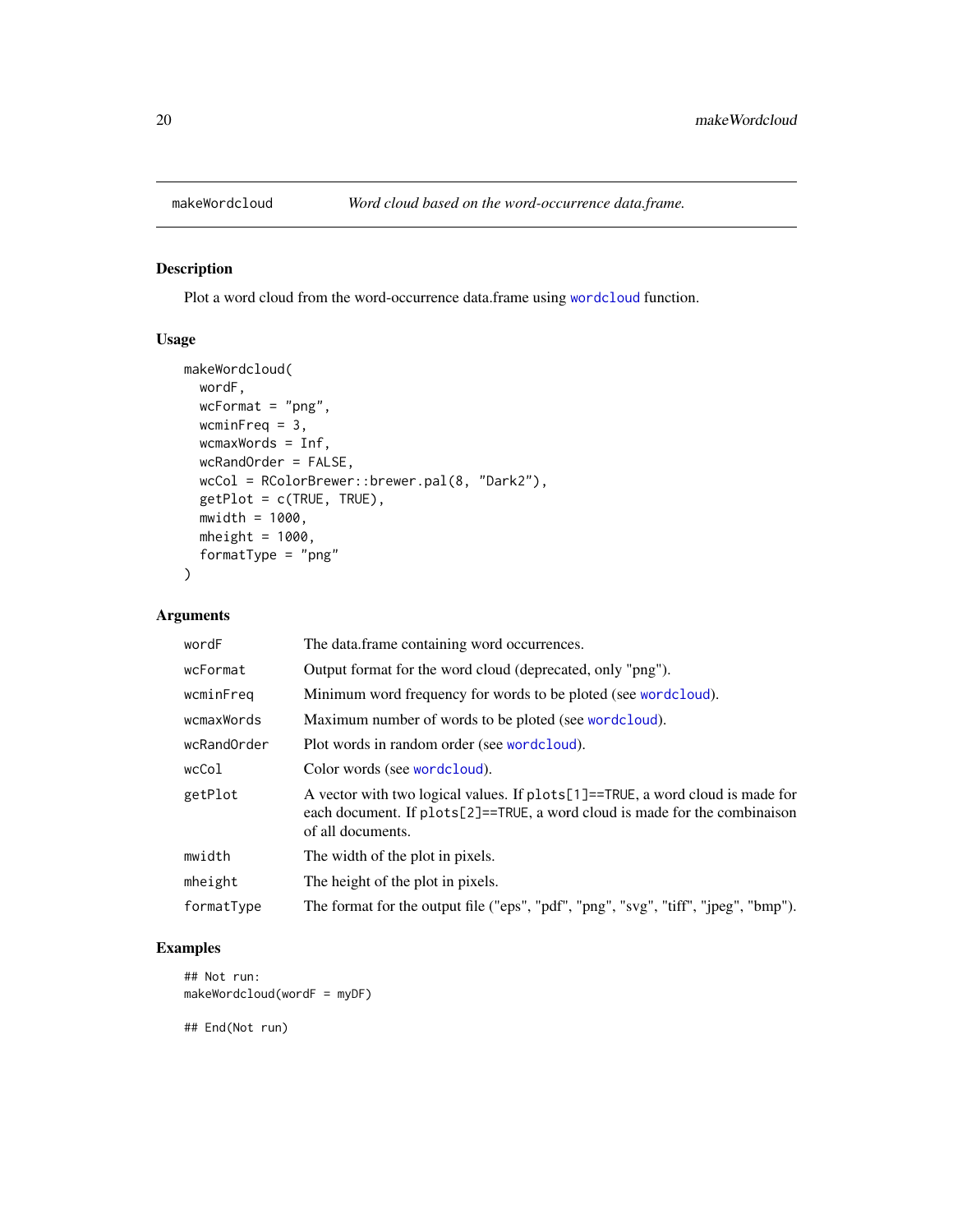<span id="page-20-0"></span>

Merge word-occurrence data.frames into a single data.frame.

#### Usage

mergeWordFreq(wordF)

#### Arguments

wordF The data.frame containing word occurrences.

#### Value

A single word-occurrrence data.frame with each column corresponding to a text file.

#### Examples

```
## Not run:
data("loremIpsum")
loremIpsum01 <- loremIpsum[1:100]
loremIpsum02 <- loremIpsum[101:200]
loremIpsum03 <- loremIpsum[201:300]
loremIpsum04 <- loremIpsum[301:400]
loremIpsum05 <- loremIpsum[401:500]
subDir <- "RESULTS"
dir.create(file.path(getwd(), subDir), showWarnings = FALSE)
write(x = loremIpsum01, file = "RESULTS/loremIpsum01.txt")
write(x = loremIpsum02, file = "RESULTS/loremIpsum02.txt")write(x = loremIpsum03, file = "RESULTS/loremIpsum03.txt")write(x = loremIpsum04, file = "RESULTS/loremIpsum04.txt")write(x = loremIpsum05, file = "RESULTS/loremIpsum05.txt")wordOccuFreq <- getTXT(myTXTs = list.files(path = paste0(getwd(),
  "/RESULTS/"), pattern = "loremIpsum", full.names = TRUE))
wordOccuDF <- mergeWordFreq(wordF = wordOccuFreq)
file.remove(list.files(full.names = TRUE,
  path = paste0(getwd(), "/RESULTS"), pattern = "loremIpsum"))
```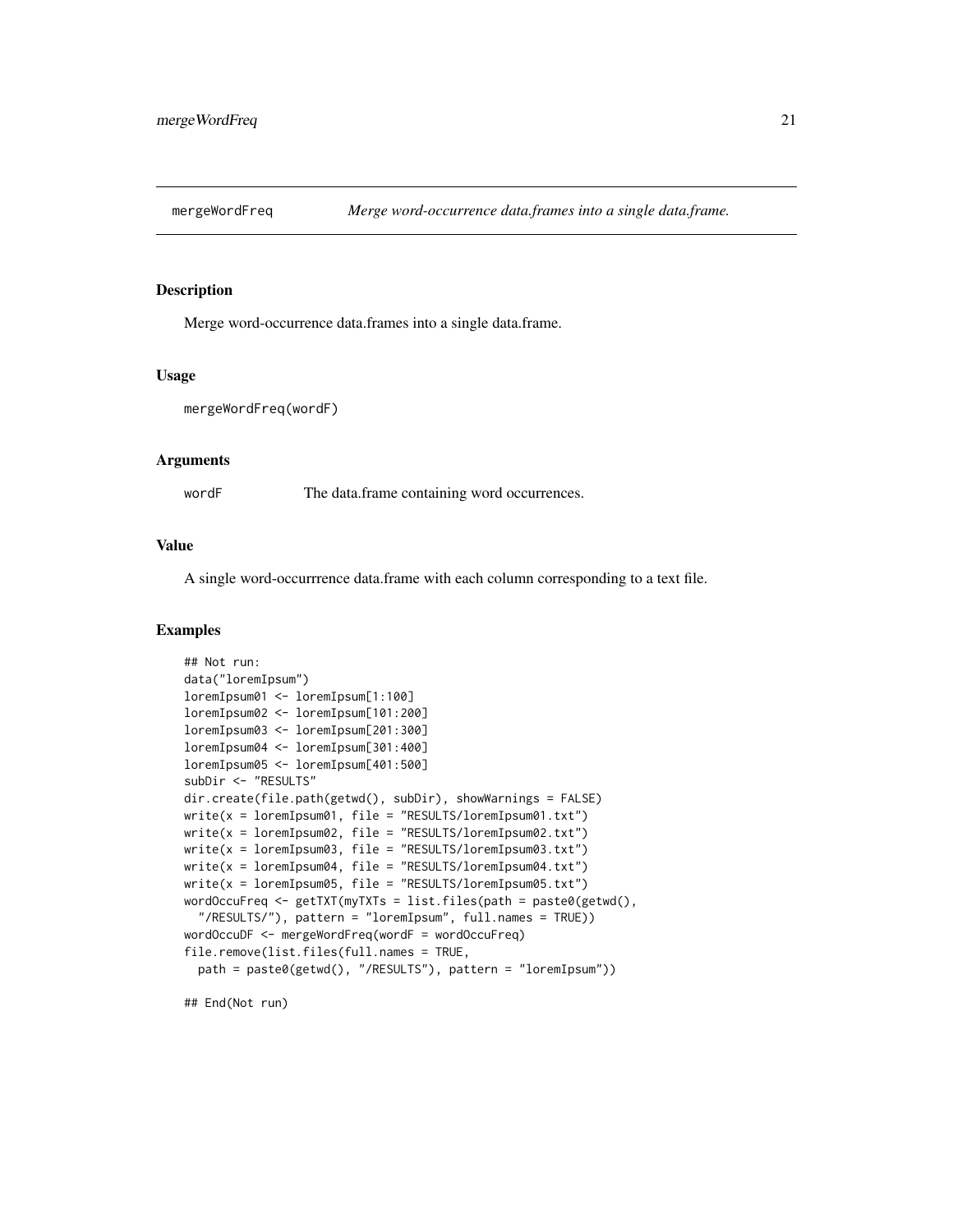<span id="page-21-0"></span>

Prossess vectors containing words into a data.frame of word occurrences.

#### Usage

```
postProcTxt(txt, minword = 1, maxword = 20, minFreqWord = 1)
```
#### Arguments

| txt         | A vector containing text.                                                                          |
|-------------|----------------------------------------------------------------------------------------------------|
| minword     | An integer specifying the minimum number of letters per word into the returned<br>data.frame.      |
| maxword     | An integer to specifying the maximum number of letters per word into the re-<br>turned data.frame. |
| minFreqWord | An integer specifying the minimum word frequency into the returned data.frame.                     |

# Value

A data.frame (freq = occurrences, stem = stem words, word = words), sorted by word occurrences.

#### Description

Extract text from txt files and pre-process content.

# Usage

```
preProcTxt(filetxt, encodingIn = "UTF-8", encodingOut = "UTF-8")
```
# Arguments

| filetxt     | A character containing the name of a txt file.        |
|-------------|-------------------------------------------------------|
| encodingIn  | Encoding of the text file (default $=$ "UTF-8").      |
| encoding0ut | Encoding of the text extracted (default $=$ "UTF-8"). |

# Value

A character vector with the content of the pre-process txt file (one element per line).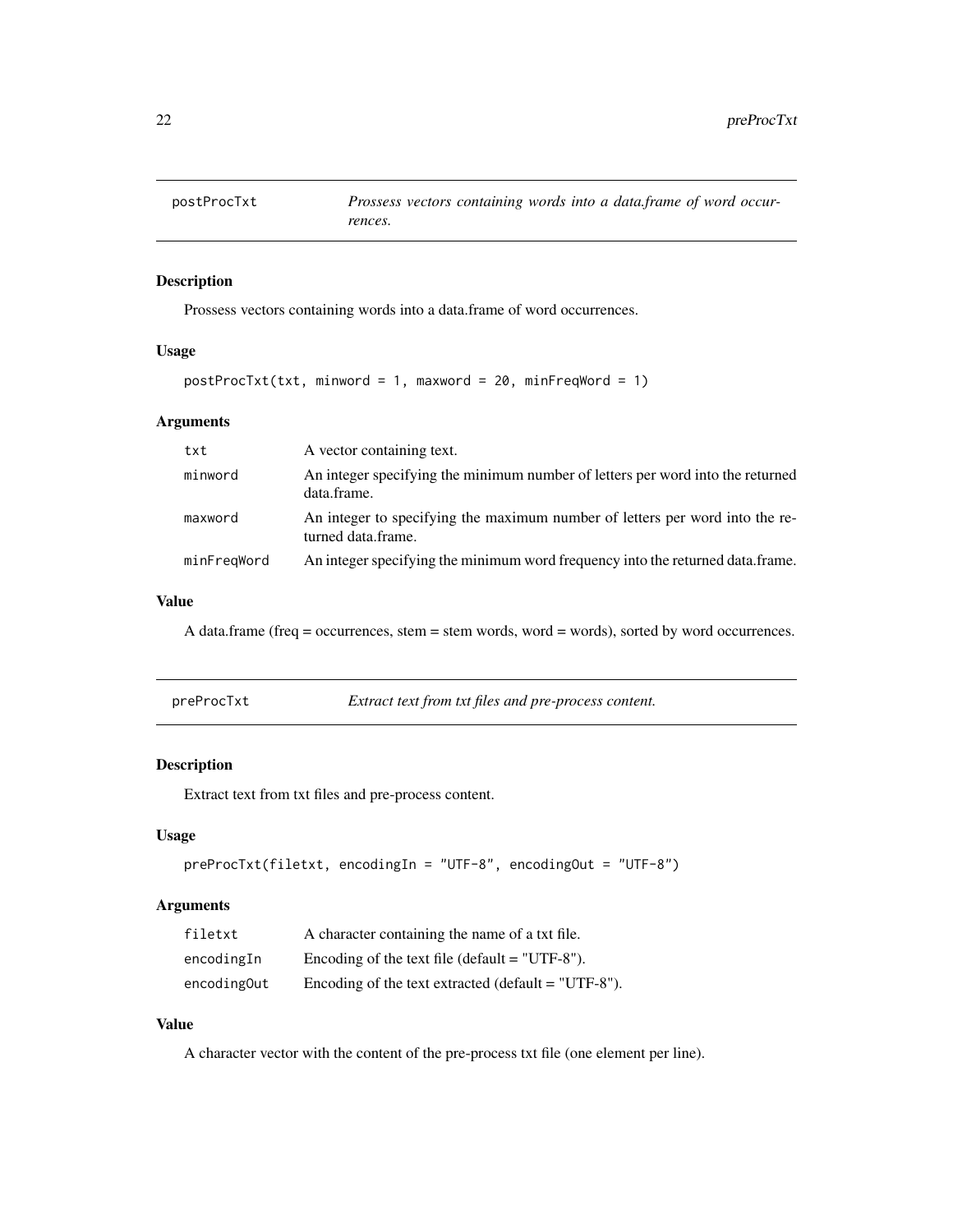# <span id="page-22-0"></span>quitSpaceFromChars 23

#### Examples

```
## Not run:
data("loremIpsum")
subDir <- "RESULTS"
dir.create(file.path(getwd(), subDir), showWarnings = FALSE)
write(x = loremIpsum, file = "RESULTS/loremIpsum.txt")
preProcTxt(filetxt = paste0(getwd(), "/RESULTS/loremIpsum.txt"))
file.remove(list.files(full.names = TRUE,
  path = paste0(getwd(), "/RESULTS"), pattern = "loremIpsum"))
```

```
## End(Not run)
```
quitSpaceFromChars *Delete spaces in file names.*

# Description

Delete spaces in file names located in the current working directory.

#### Usage

```
quitSpaceFromChars(vectxt)
```
#### Arguments

| vectxt | A vector containing character entries corresponding to the names of files in the |
|--------|----------------------------------------------------------------------------------|
|        | current working directory.                                                       |

# Value

The function returns a logical for each file, with TRUE if the file has been found, and FALSE otherwise.

# Examples

```
## Not run:
quitSpaceFromChars(c("my pdf.pdf","my other pdf.pdf"))
```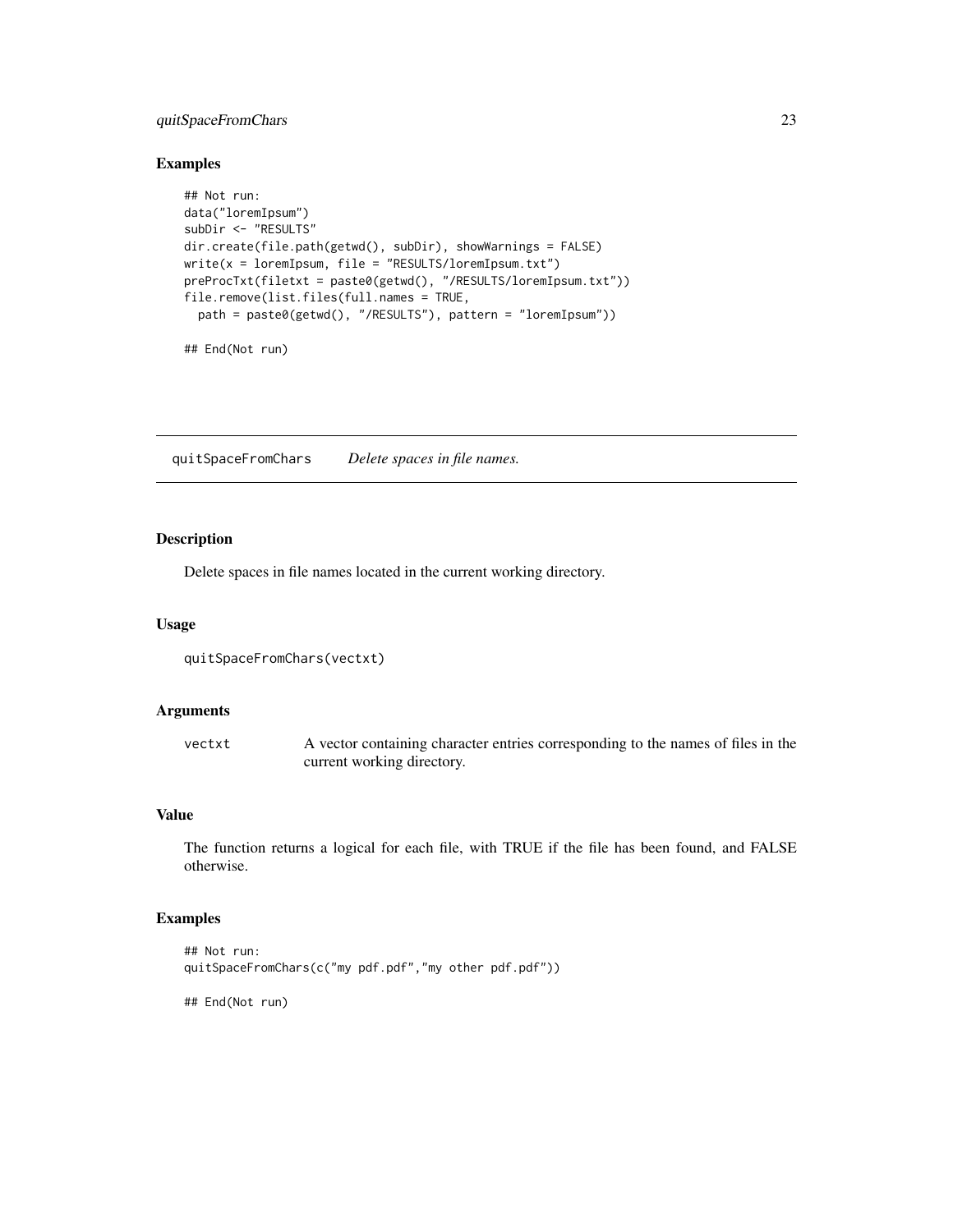<span id="page-23-0"></span>

Truncate the word-occurrence data.frame.

# Usage

```
truncNumWords(wordF, maxWords)
```
# Arguments

| wordF    | The data.frame containing word occurrences.    |
|----------|------------------------------------------------|
| maxWords | The maximum number of words in the data.frame. |

# Value

The data.frame containing word occurrences.

# Examples

```
## Not run:
truncNumWords(wordF = myWordOccurrenceDF, maxWords = 50)
```
## End(Not run)

wordOccuDF *Lorem Ipsum word occurrences.*

# Description

Lorem Ipsum word occurrences.

#### Usage

wordOccuDF

# Format

A data.frame containing word name and occurences for testing purposes.